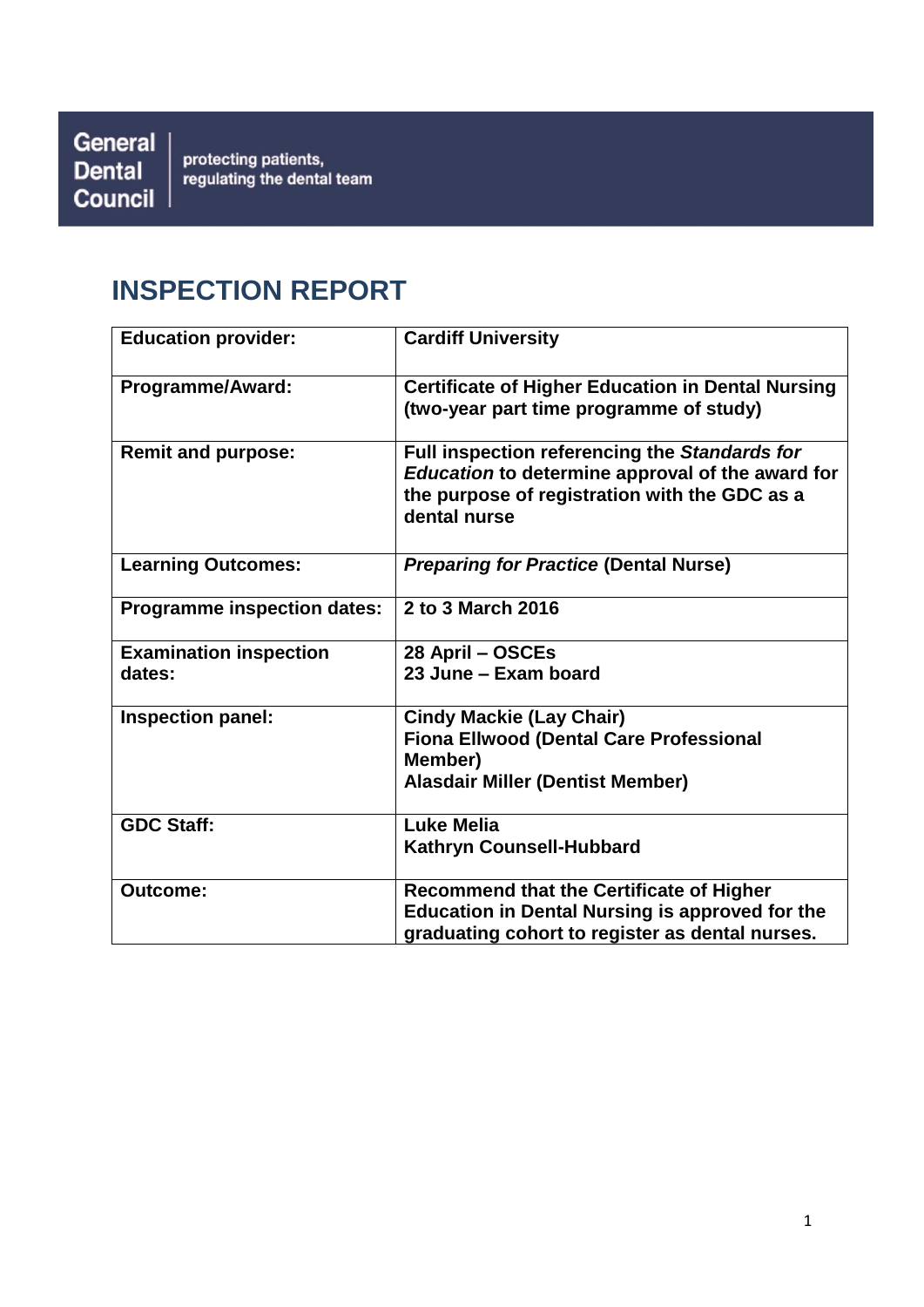### **Inspection summary**

The delivery of the the Certificate of Higher Education in Dental Nursing (hereafter referred to as the "programme") was found to be well accomplished with a graduating cohort of skilled nurses fit to practise at the level of safe beginner. The programme is delivered by a small course team under the auspices of the Postgraduate Medical and Dental Education (PGDME) Wales Deanery, which forms part of the College of Biomedical and Healthcare Sciences at Cardiff University (collectively referred to as the "provider" at points within this report).

The provider has learned from and acted upon recommendations from the GDC and external examiners in regards to the previous one year programme. The new two-year programme provides effective teaching, engaging placements and enthusiastic students. The provider accomplishes much with a small course team and must be commended for improvements made in support structures between the programme leads, the College and University.

Areas for improvement are detailed in the main body of this report. Principally, the panel were satisfied and, at times, impressed with areas of the programme, and wish to thank all the staff and students who participated with the inspection.

| <b>Annual intake</b>       | 15 -20 students                                                                |  |
|----------------------------|--------------------------------------------------------------------------------|--|
| <b>Programme duration</b>  | 2-year part time, Year 1 (number of weeks)                                     |  |
|                            | - 29 weeks, Year 2 (number of weeks) -                                         |  |
|                            | 30 weeks                                                                       |  |
| <b>Format of programme</b> | Modular Programme of study, which                                              |  |
|                            | consists of 9 modules to the value of 120                                      |  |
|                            | credits.                                                                       |  |
|                            | Included in the programme is a Work Based<br>Learning Portfolio of Experience. |  |
|                            | This programme places heavy emphasis on                                        |  |
|                            | the student gaining clinical experience to                                     |  |
|                            | enhance their practical skills and                                             |  |
|                            | knowledge whilst working alongside and                                         |  |
|                            | with other members of the dental team.                                         |  |
|                            | Students are placed in a clinical practice                                     |  |
|                            | environment, and are required to attend                                        |  |
|                            | clinical placement for 14 hours per week                                       |  |
|                            | (two days) and one day at the Dental                                           |  |
|                            | Teaching Unit to receive the underpinning                                      |  |
|                            | theory and gain practical experience                                           |  |
|                            | through simulated training.                                                    |  |
|                            | During year 2, students undertake clinical                                     |  |
|                            | experience within a secondary care                                             |  |
|                            | environment. During this time, they are                                        |  |
|                            | rotated through a variety of specialist clinics                                |  |
|                            | to enable experience working in a variety of                                   |  |
|                            | differing specialist clinics.                                                  |  |

### **Background and overview of Qualification**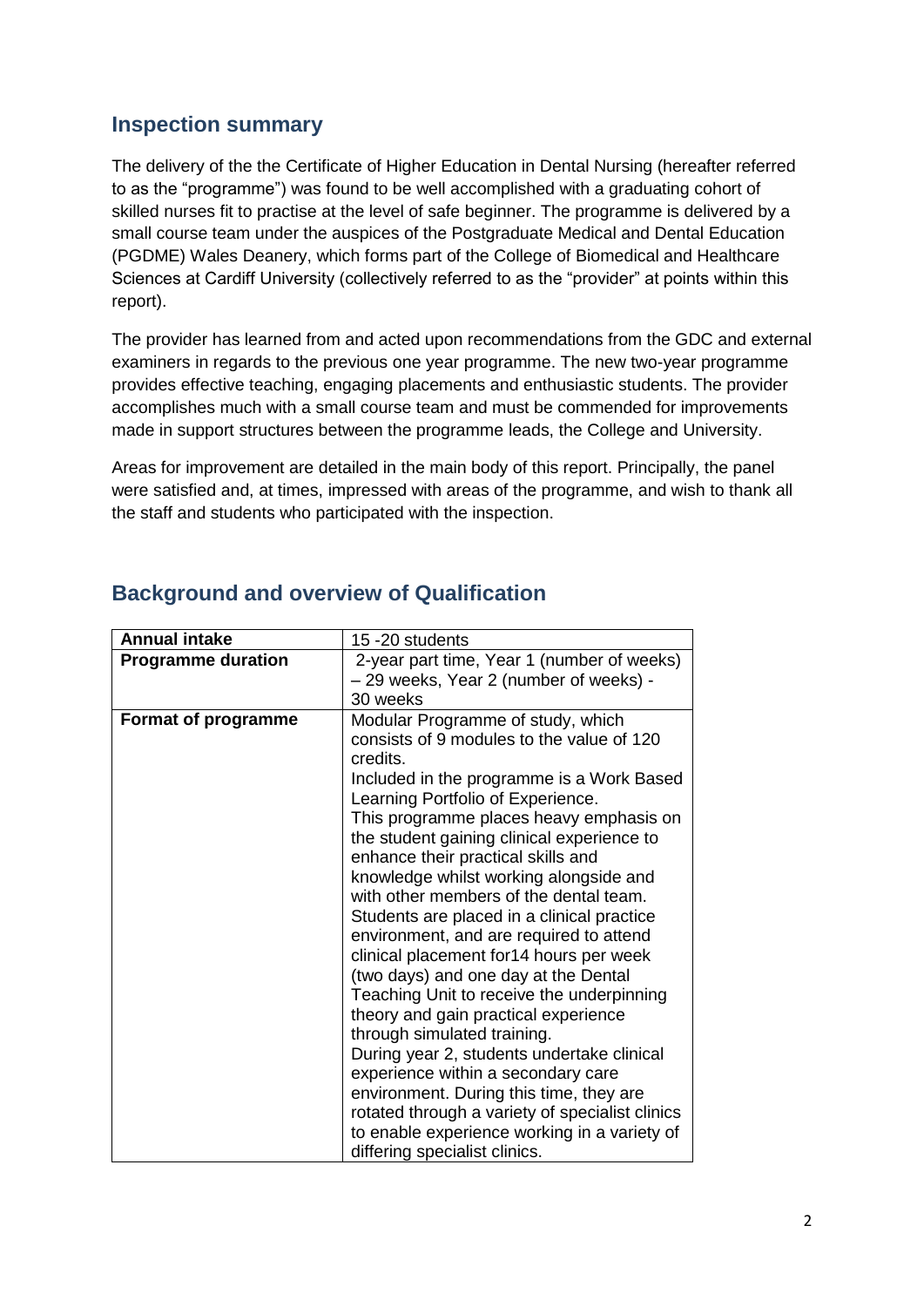|                             | Prior to course commencement students       |  |  |
|-----------------------------|---------------------------------------------|--|--|
|                             | undertake a four week preparatory course    |  |  |
|                             | for the clinical practice programme that    |  |  |
|                             |                                             |  |  |
|                             | prepares and orientates them for the        |  |  |
|                             | transition to the clinical environment.     |  |  |
|                             | On successful completion of the Preparing   |  |  |
|                             | for Practice Programme students undertake   |  |  |
|                             | a clinical practice induction programme in  |  |  |
|                             | their allocated clinical placements.        |  |  |
|                             | Year 1:                                     |  |  |
|                             | MD0018 Introduction to Dental Nursing       |  |  |
|                             | MD0019 Work-Based Portfolio of Clinical     |  |  |
|                             | Experience                                  |  |  |
|                             | MD0020 Health, Safety and Medical           |  |  |
|                             | Emergencies                                 |  |  |
|                             | MD0021 Biomedical Science for Dental        |  |  |
|                             | <b>Nurses</b>                               |  |  |
|                             | <b>MD0022 Core Dental Skills for Dental</b> |  |  |
|                             | <b>Nurses</b>                               |  |  |
|                             | Year 2: On returning to the 2nd year of the |  |  |
|                             | programme, students have a four-week        |  |  |
|                             | reintroduction to clinical placement.       |  |  |
|                             | MD0023 Biomaterials in Dentistry            |  |  |
|                             | MD0024 Law, Ethics and                      |  |  |
|                             | <b>MD0025 Practice Administration</b>       |  |  |
|                             | MD0026 Applied Oral Health Education and    |  |  |
|                             | Promotion                                   |  |  |
|                             | MD0027 Work-Based Portfolio of Clinical     |  |  |
|                             | Experience                                  |  |  |
|                             |                                             |  |  |
| <b>Numbers of providers</b> | 1                                           |  |  |
| delivering the programme    |                                             |  |  |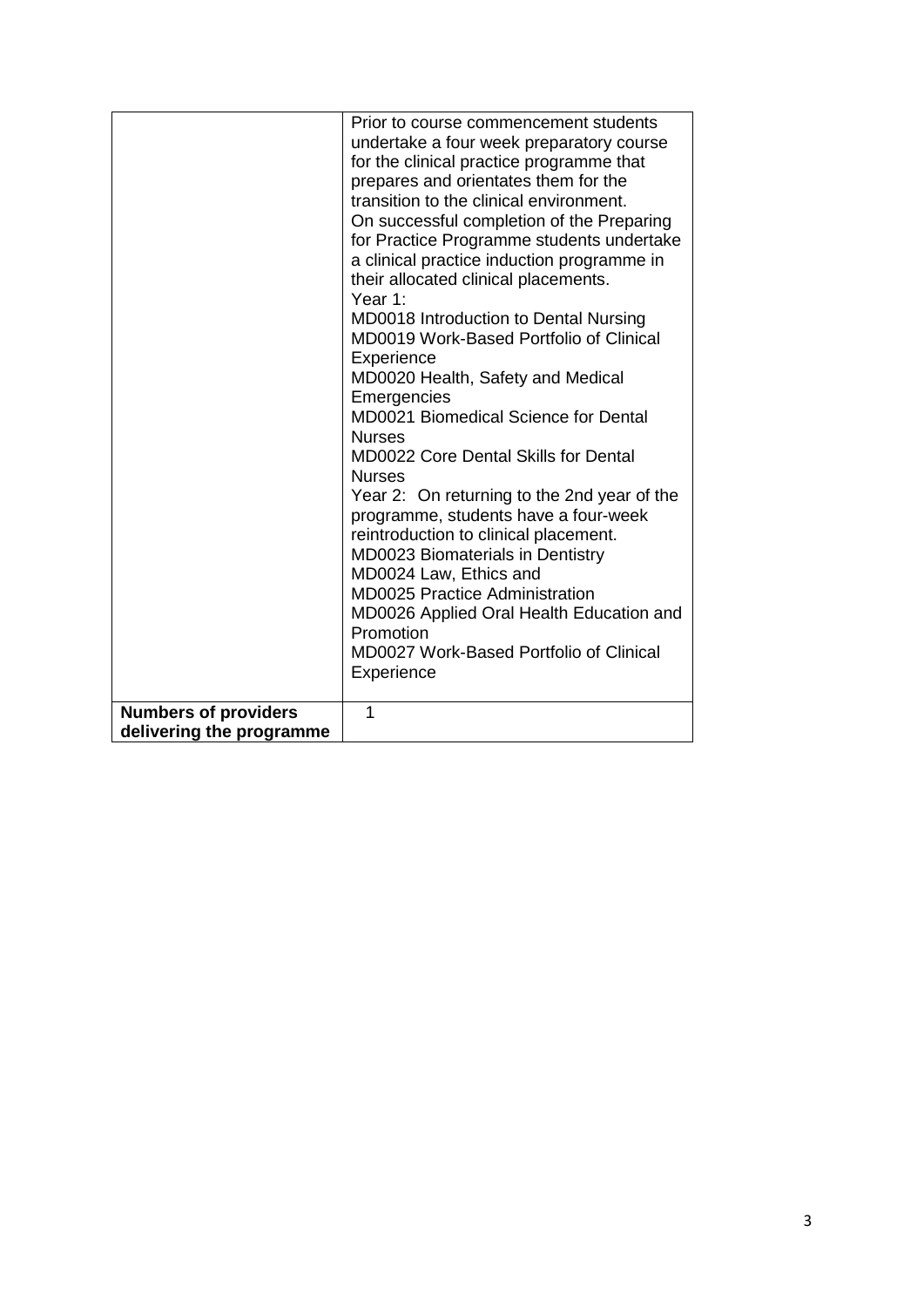# **The Inspection**

|    | <b>Standard 1 - Protecting patients</b><br>Providers must be aware of their duty to protect the public. Providers must ensure that<br>patient safety is paramount and care of patients is of an appropriate standard. Any risk<br>to the safety of patients and their care by students must be minimised                                                                                                                                                                                                                                                   |            |                      |                   |  |
|----|------------------------------------------------------------------------------------------------------------------------------------------------------------------------------------------------------------------------------------------------------------------------------------------------------------------------------------------------------------------------------------------------------------------------------------------------------------------------------------------------------------------------------------------------------------|------------|----------------------|-------------------|--|
|    | <b>Requirements</b>                                                                                                                                                                                                                                                                                                                                                                                                                                                                                                                                        | <b>Met</b> | <b>Partly</b><br>met | <b>Not</b><br>met |  |
|    | 1. Students must provide patient care only when they have<br>demonstrated adequate knowledge and skills. For clinical<br>procedures, the student should be assessed as competent in<br>the relevant skills at the levels required in the pre-clinical<br>environments prior to treating patients                                                                                                                                                                                                                                                           |            |                      |                   |  |
|    | 2. Providers must have systems in place to inform patients that<br>they may be treated by students and the possible implications<br>of this. Patient agreement to treatment by a student must be<br>obtained and recorded prior to treatment commencing.                                                                                                                                                                                                                                                                                                   |            |                      |                   |  |
| 3. | Students must only provide patient care in an environment<br>which is safe and appropriate. The provider must comply with<br>relevant legislation and requirements regarding patient care,<br>including equality and diversity, wherever treatment takes<br>place.                                                                                                                                                                                                                                                                                         |            |                      |                   |  |
|    | 4. When providing patient care and services, providers must<br>ensure that students are supervised appropriately according to<br>the activity and the student's stage of development.                                                                                                                                                                                                                                                                                                                                                                      |            |                      |                   |  |
| 5. | Supervisors must be appropriately qualified and trained.<br>This should include training in equality and diversity<br>legislation relevant for the role. Clinical supervisors must<br>have appropriate general or specialist registration with a<br>UK regulatory body.                                                                                                                                                                                                                                                                                    |            |                      |                   |  |
| 6. | Providers must ensure that students and all those involved in<br>the delivery of education and training are aware of their<br>obligation to raise concerns if they identify any risks to patient<br>safety and the need for candour when things go wrong.<br>Providers should publish policies so that it is clear to all<br>parities how concerns will be raised and how these concerns<br>will be acted upon. Providers must support those who do raise<br>concerns and provide assurance that staff and students will<br>not be penalised for doing so. |            |                      |                   |  |
|    | 7. Systems must be in place to identify and record issues that may<br>affect patient safety. Should a patient safety issue arise,<br>appropriate action must be taken by the provider and where<br>necessary the relevant regulatory body should be notified.                                                                                                                                                                                                                                                                                              |            |                      |                   |  |
| 8. | Providers must have a student fitness to practise policy and<br>apply as required. The content and significance of the student<br>fitness to practise procedures must be conveyed to students                                                                                                                                                                                                                                                                                                                                                              |            |                      |                   |  |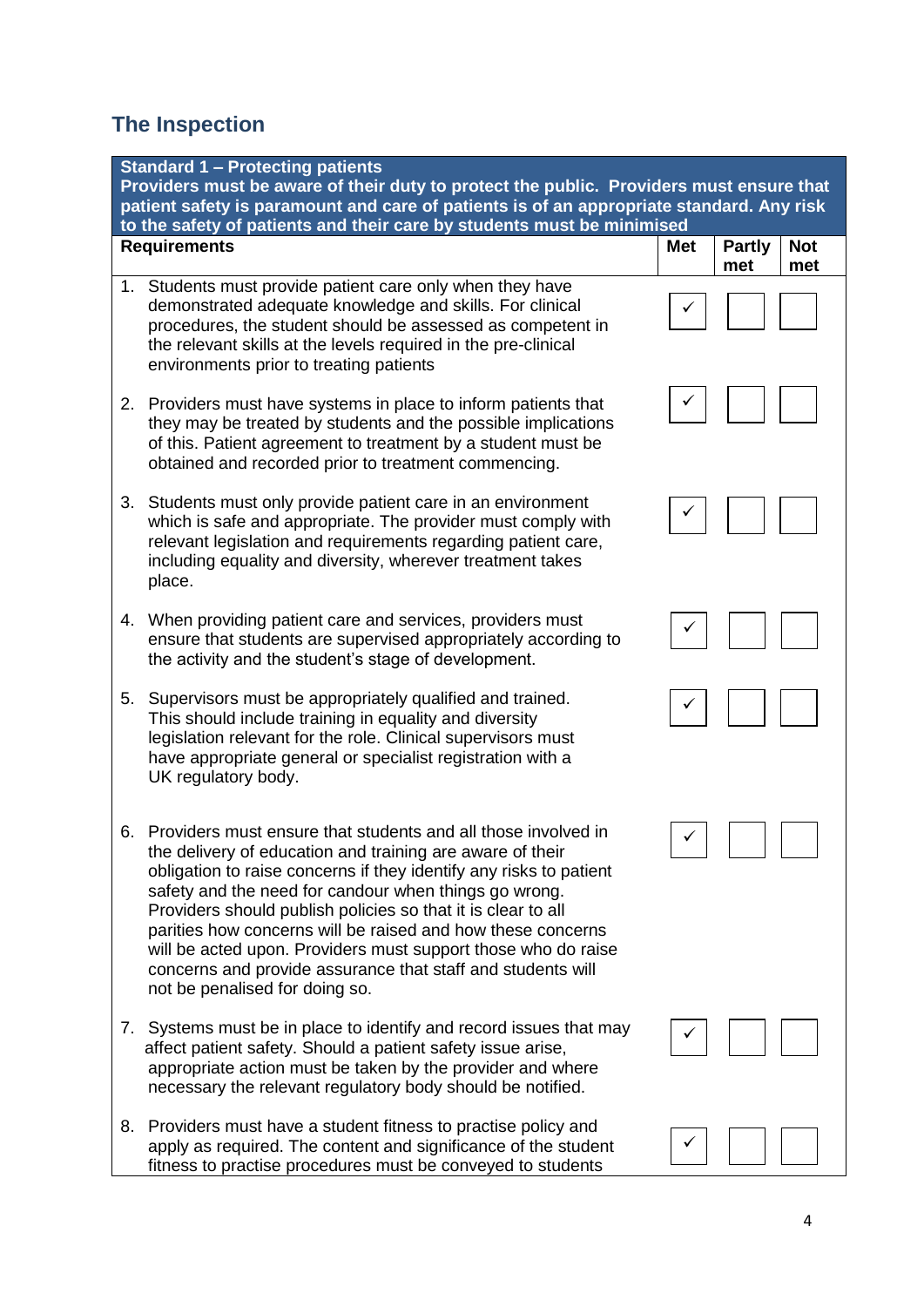and aligned to GDC Student Fitness to Practise Guidance. Staff involved in the delivery of the programme should be familiar with the GDC Student Fitness to Practise Guidance. Providers must also ensure that the GDC's Standards for the Dental Team are embedded within student training.

**Requirement 1: Students must provide patient care only when they have demonstrated adequate knowledge and skills. For clinical procedures, the student should be assessed as competent in the relevant skills at the levels required in the pre-clinical environments prior to treating patients** *(Requirement Met)*

The panel reviewed details of a well-structured preparation course that needed to be completed in advance of a student commencing in a clinical environment.

The Preparing for Clinical Practice Programme was divided into two elements. During Part 1, students attend the Dental Teaching Unit for three consecutive weeks to complete a basic introduction to clinical practice. This includes coverage of health and safety, crossinfection/decontamination, and dental charting. Students were then assessed summatively at the end of the three-week course, and needed to pass this element to go on to Part 2 of the programme. Cardiff University academic regulations apply should any student be unsuccessful in Part 1 of the initial module.

Upon completion of Part 1, students are inducted into clinical placements through the Preparing for Clinical Practice Induction Programme. They spend four consecutive weeks at their placement, producing a workplace logbook during this time, which is signed-off by Clinical Supervisors and a Programme Tutor. Staff involved in assessment are adequately trained and flexibility exists to meet the needs of both the student and the programme during clinical placement.

The panel were pleased with the rigour of the pre-clinical preparation and noted that principles of equality and diversity were integrated into the induction together with a commendable emphasis on professionalism.

#### **Requirement 2: Providers must have systems in place to inform patients that they may be treated by students and the possible implications of this. Patient agreement to treatment by a student must be obtained and recorded prior to treatment commencing.**  *(Requirement Met)*

The panel found that the communication of student involvement in treatment and consent was well covered. Students in clinical placements are required to wear an identification badge from Cardiff University with the words 'Certificate of Higher Education in Dental Nursing, their name and Cardiff University and Wales Deanery logo. Staff and students showed a sound understanding of the importance of patients' being aware that a student would be involved in their treatment.

There was evidence to show that clinical placements are issued with documentary display materials to inform patients that student nurses are training at facilities. Posters and visual materials stated that should a patient not wish to have a student nurse assisting in their treatment, they are able to opt out. In addition, the panel was told that every patient is verbally informed of nurses' student status by a senior nurse or dentist.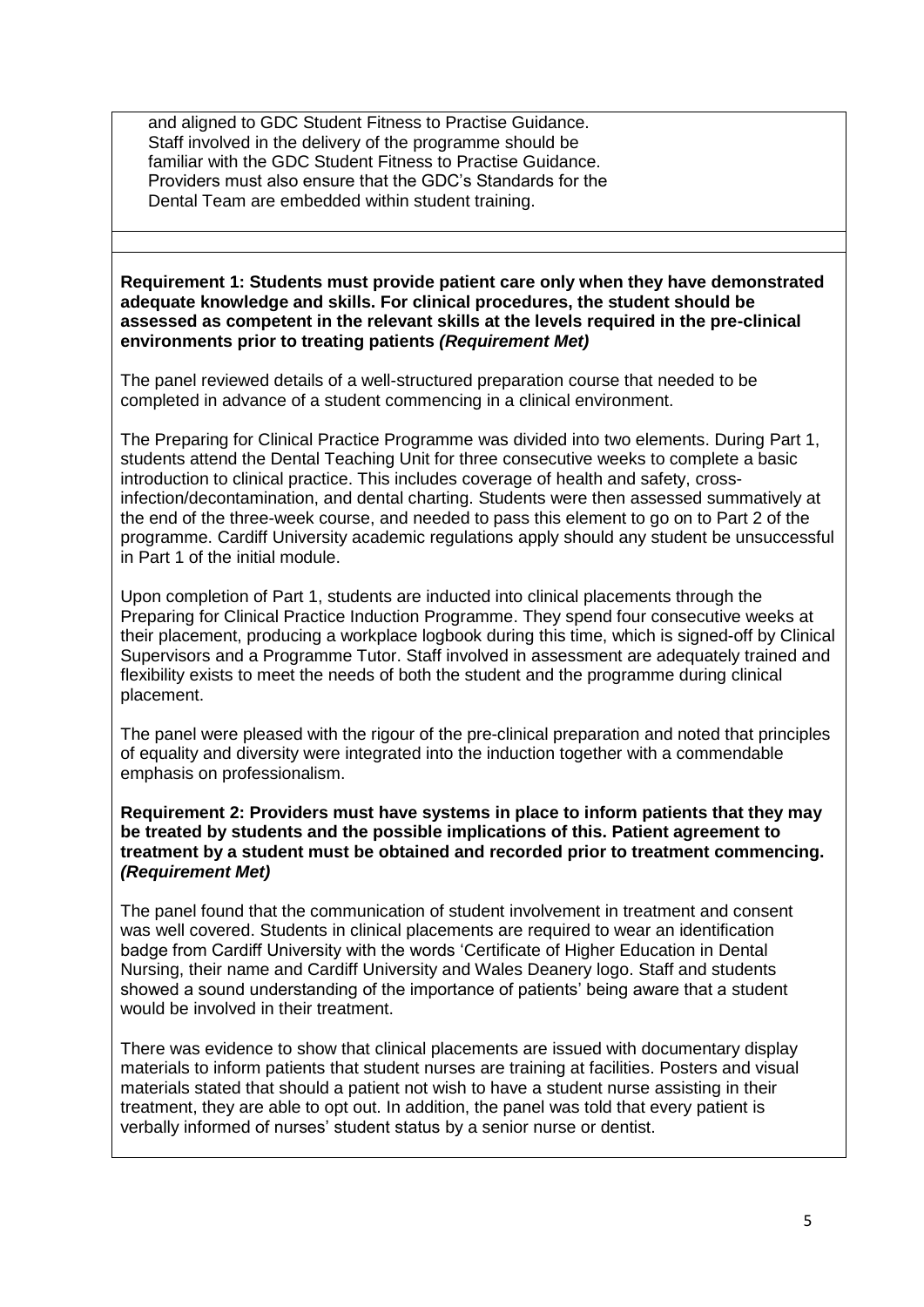**Requirement 3: Students must only provide patient care in an environment which is safe and appropriate. The provider must comply with relevant legislation and requirements regarding patient care, including equality and diversity, wherever treatment takes place** *(Requirement Met)*

Students are placed in general dental practices, community and dental hospital clinics, including University of Wales Dental Hospital Cardiff. Clinical environments are assessed prior to taking students, and then approved as meeting the required standards necessary to provide educational training, including provision of treatments for children. This is then annually reviewed through clinical placement visits, which are managed effectively.

The programme provides specific and valuable knowledge for students in the area of equality and diversity, and explores practical case discussions during initial training that benefits students during the clinical placement. Students described challenging situations they had attended to during placement regarding some patients with a disability. The students were found to be impressive in their understanding and application of the various adjustments they had made to ensure safe and appropriate care for their patients. The panel were impressed with the steps students had taken to ensure they had adhered to equality legislation and made their patient experiences positive.

#### **Requirement 4: When providing patient care and services, providers must ensure that students are supervised appropriately according to the activity and the student's stage of development** *(Requirement Met)*

The panel were satisfied that students are appropriately supervised when assisting in the clinical environment. The programme leads informed the panel that they expect there to be two trained individuals in a supervising role, for every student a placement takes. As will be detailed in Requirement 5, mandatory training and regular checks are made to ensure adherence to supervisor training and student safety policies.

#### **Requirement 5: Supervisors must be appropriately qualified and trained. This should include training in equality and diversity legislation relevant for the role. Clinical supervisors must have appropriate general or specialist registration with a UK regulatory body** *(Requirement Met)*

Within the assessments of potential placement venues, the programme tutor will consider whether there are appropriate members of staff available to perform the supervisor role. Mandatory training is then provided and individuals receive induction documentation relevant to the area of working. This includes all Cardiff University, Wales Deanery and programme handbooks. There was evidence that all academic programme staff have a recognised teaching qualification.

A tutor from the programme will subsequently visit each training practice to establish that health and safety requirements are in place, appropriate risk assessments have been undertaken, and the partnership between student and supervisors is working well. It was evident through observation that clinical supervisors denote their name and GDC registration number on their students' Work Based Portfolio of Experience (the 'Portfolio').

All clinical supervisors and students undertake initial equality and diversity training, at Clinical Supervisor Study days and the student induction programme. The panel considered this area to be well embedded in the programme delivery.

**Requirement 6: Providers must ensure that students and all those involved in the delivery of education and training are aware of their obligation to raise concerns if they identify any risks to patient safety and the need for candour when things go wrong.**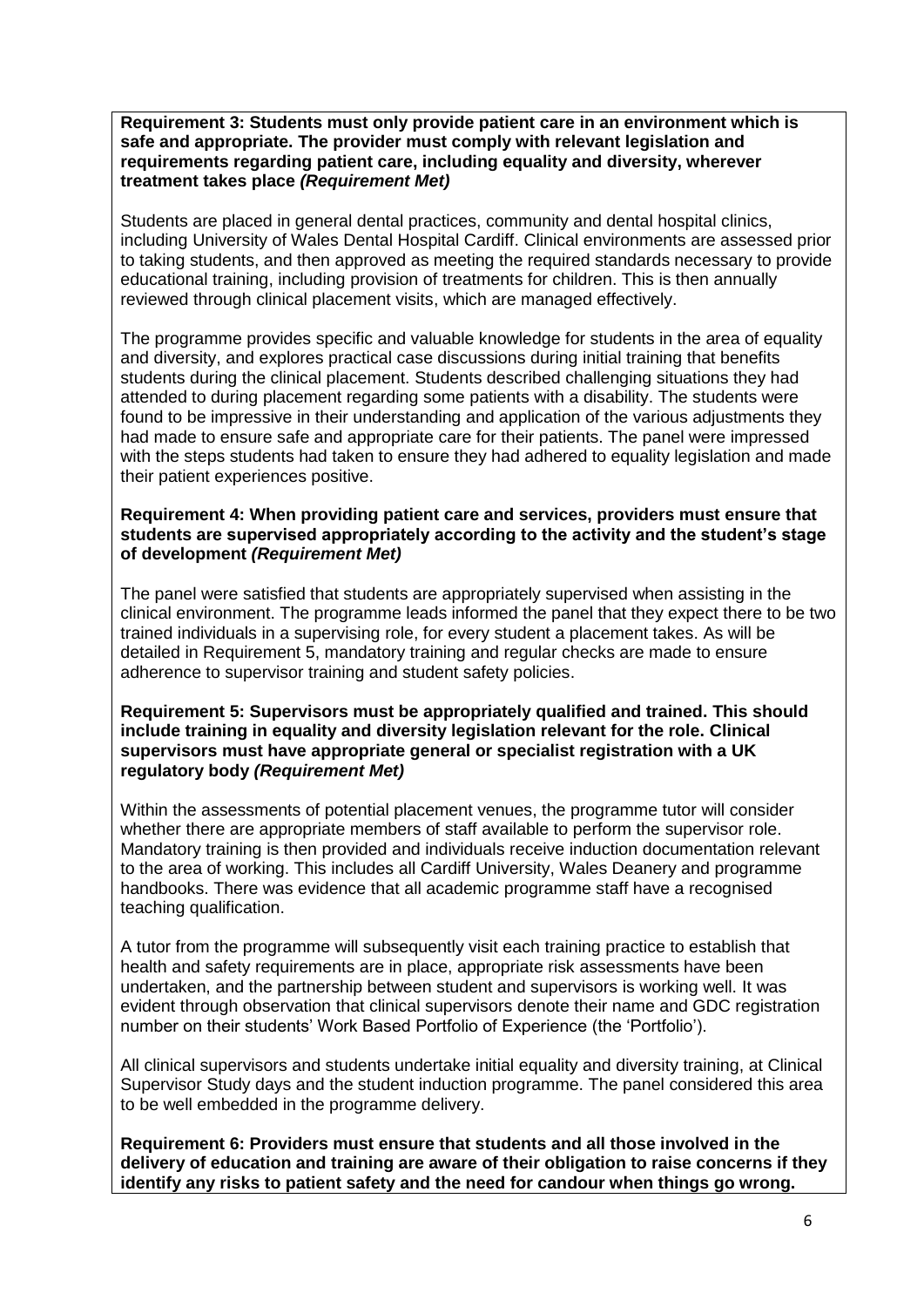**Providers should publish policies so that it is clear to all parties how concerns should be raised and how these concerns will be acted upon. Providers must support those who do raise concerns and provide assurance that staff and students will not be penalised for doing so. (***Requirement Met***)**

The panel were informed that the students are made aware of their responsibilities in the Preparing for Clinical Practice induction programme. This was in relation to their duty of candour as a professional assisting in the care of patients. Tutors and any personnel involved in delivery of the award are made aware of their professional responsibility as a requirement of the GDC Standards guidance documents, including Fitness to Practise implications for not raising a concern when merited.

The panel considered there to be a sound understanding by both staff and students in relation to their obligation to raise issues if they identify any risks to patient safety, and the need for candour when things go wrong. Students were aware of the Student Course Handbook as reference for protocol in these areas and there was evidence of supervisors and tutors receiving appropriate training. The panel reviewed relevant policies that were in place at programme, college and university level, and found these to be adequate

Staff and students informed the panel that teaching in professionalism, ethics and communication had recently been strengthened through collaborative teaching with the University Dental Hospital Cardiff. We considered this area to be well embedded in the programme, though an improvement would be to include direct learning objectives to make it more explicit and aid summative assessment.

#### **Requirement 7: Systems must be in place to identify and record issues that may affect patient safety. Should a patient safety issue arise, appropriate action must be taken by the provider and where necessary the relevant regulatory body should be notified. (***Requirement Met***)**

The panel found that there are clear reporting lines within the programme to share and action any issues. Clinical supervisors and students may report patient safety issues to the Practice Placement Manager (PPM) whose role is to oversee placements. Issues raised with the PPM are logged formally in Raising Concerns/Fitness to Practise reports. The PPM may escalate issues further up the management chain, ending with the Head of School who holds responsibility for liaising with the GDC if necessary.

As well as internal procedures, the programme has established links with Health Inspectorate Wales, who will be informing the programme manager of any practice issues

**Requirement 8: Providers must have a student fitness to practise policy and apply as required. The content and significance of the student fitness to practise procedures must be conveyed to students and aligned to GDC Student Fitness to Practise Guidance. Staff involved in the delivery of the programme should be familiar with the GDC Student Fitness to Practise Guidance. Providers must also ensure that the GDC's Standard for the Dental Team are embedded within student training (***Requirement Met***)**

Students are made aware of the area of fitness to practice (FtP) prior to commencing the programme. Upon application, students are required to read the University's FtP policy and declare convictions and health issues. A declaration is signed at this stage, and signed again upon entry to Year 2. Students are provided with copies of relevant FtP policies, the student handbook and the GDC's own student FtP guidance. The University FtP policy is applicable to all Colleges, although there are individual College and School-level policies in addition to this.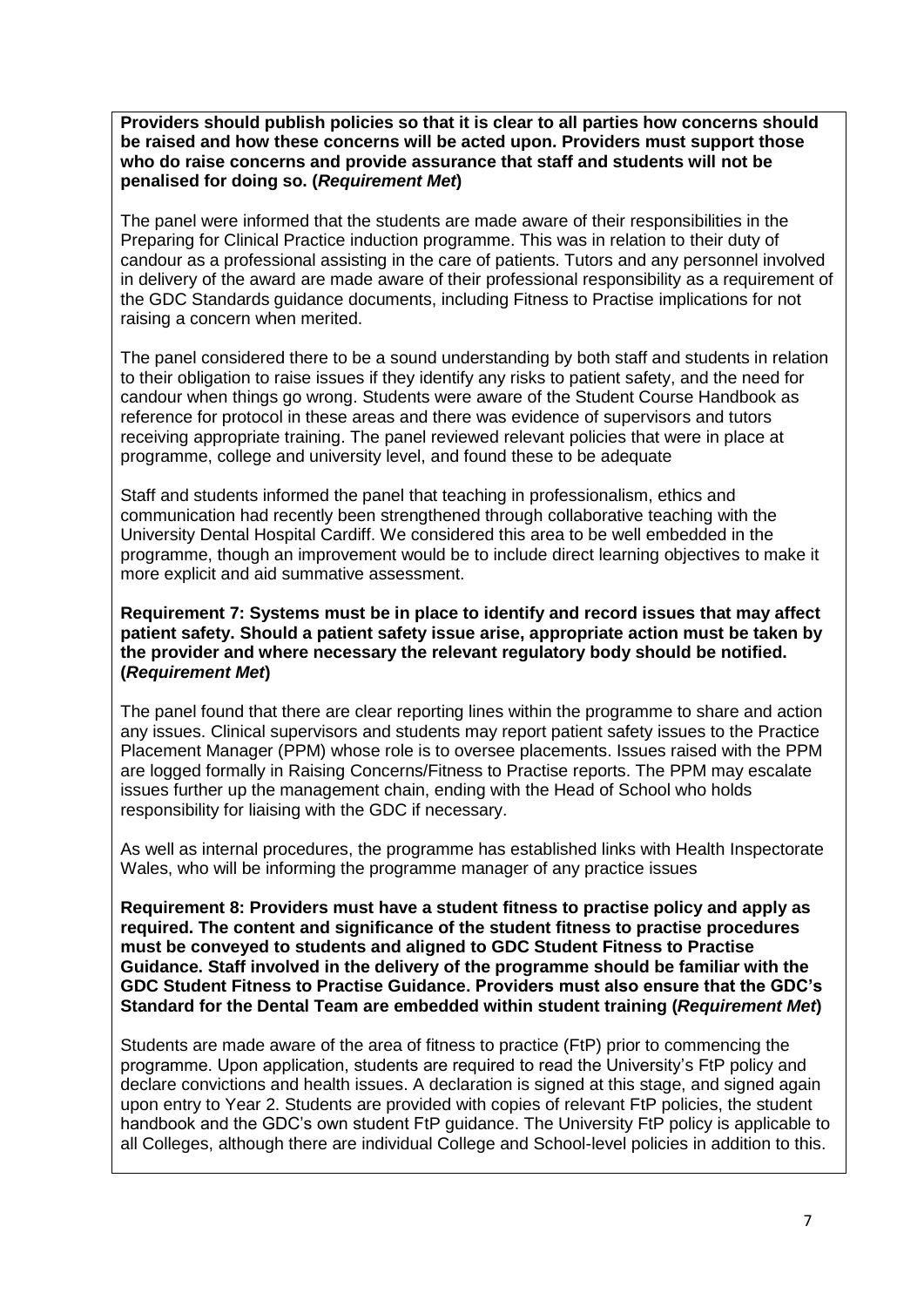Both staff and students are aware of FtP generally and the policies specifically. Clinical supervisors are also provided with FtP documents and the subject is covered within their study days. Policies exist for both FtP and misconduct, which is defined as a one-off, unintentional breach of professional standards. However, the panel was not satisfied that the policies adequately differed from one another in terms of the mapping of the process to be followed and the management of each. The teaching of standards, however, was embedded into the programme.

While the teaching of FtP as a general issue was well-embedded into the programme, the panel had concerns that the specific teaching of student-focussed FtP issues, including coverage of the GDC's student fitness to practice guidance, was not adequately covered. The panel believe that greater focus amongst both the teaching staff and the student groups themselves will assist with this. This requirement was found to be met but to strengthen the programme, and protect their students, the programme leads should improve understanding of FtP issues that specifically relate to students, through increased focus on student related case studies.

| <b>Actions</b> |                                                                                                                                                                                                                                              |          |
|----------------|----------------------------------------------------------------------------------------------------------------------------------------------------------------------------------------------------------------------------------------------|----------|
| <b>No</b>      | <b>Actions for the Provider</b>                                                                                                                                                                                                              | Due date |
| 8              | The provider should improve teaching of student fitness to<br>practice with particular reference to the GDC guidance. Policies<br>should more clearly differentiate between misconduct and fitness<br>to practise in process and management. | N/A      |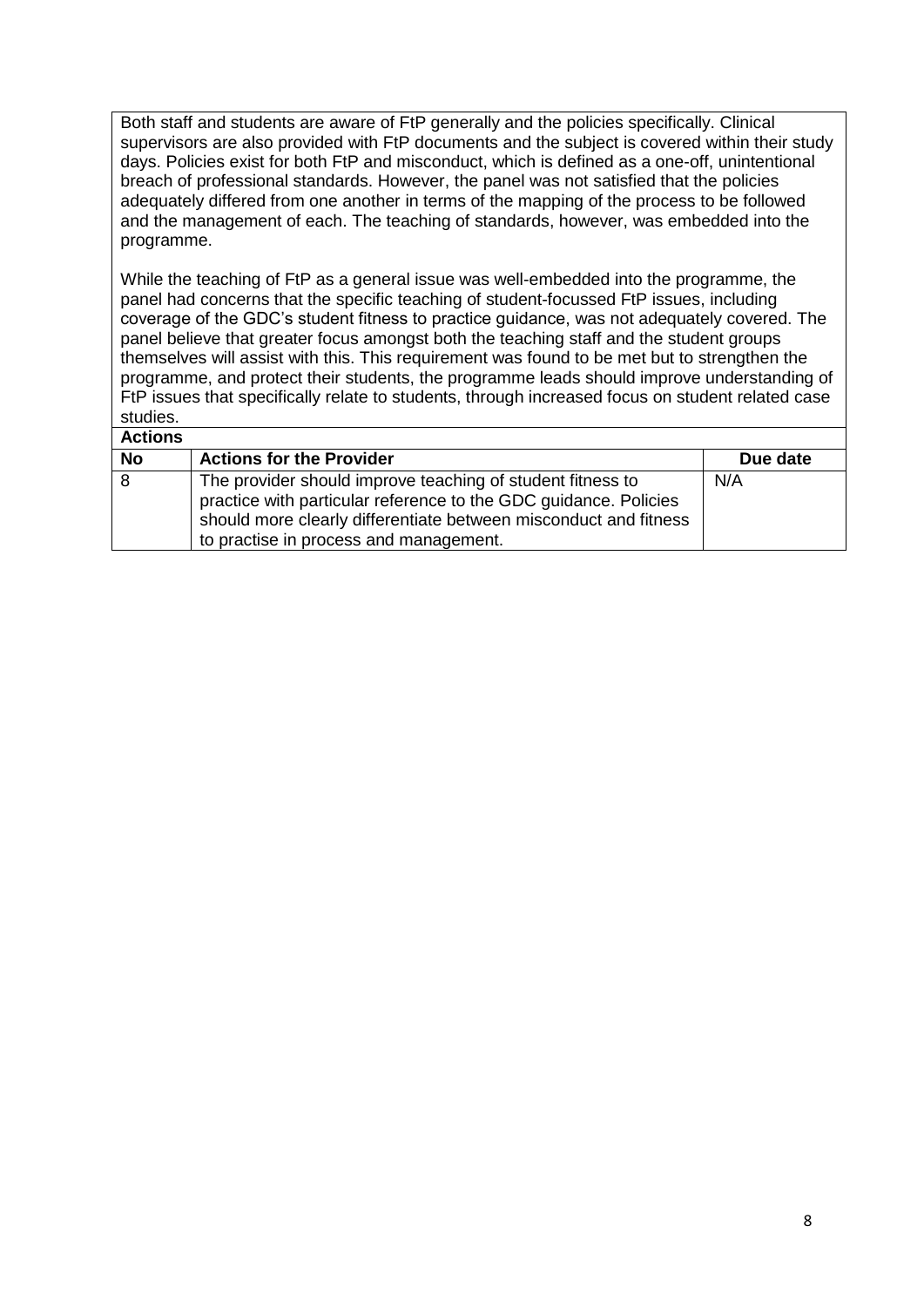| Standard 2 - Quality evaluation and review of the programme<br>The provider must have in place effective policy and procedures for the monitoring and<br>review of the programme                                                                                                                                                                                                                                       |            |                                           |  |  |
|------------------------------------------------------------------------------------------------------------------------------------------------------------------------------------------------------------------------------------------------------------------------------------------------------------------------------------------------------------------------------------------------------------------------|------------|-------------------------------------------|--|--|
| <b>Requirements</b>                                                                                                                                                                                                                                                                                                                                                                                                    | <b>Met</b> | <b>Not</b><br><b>Partly</b><br>met<br>met |  |  |
| The provider must have a framework in place that details how<br>9.<br>it manages the quality of the programme which includes<br>making appropriate changes to ensure the curriculum<br>continues to map across to the latest GDC outcomes and<br>adapts to changing legislation and external guidance. There<br>must be a clear statement about where responsibility lies for<br>this function.                        |            |                                           |  |  |
| 10. Any concerns identified through the Quality Management<br>framework, including internal and external reports relating to<br>quality, must be addressed as soon as possible and the GDC<br>notified of serious threats to students achieving the learning<br>outcomes.                                                                                                                                              |            |                                           |  |  |
| 11. Programmes must be subject to rigorous internal and external<br>quality assurance procedures. External quality assurance<br>should include the use of external examiners, who should be<br>familiar with the GDC learning outcomes and their context<br>and QAA guidelines should be followed where applicable.<br>Patient and/or customer feedback must be collected and<br>used to inform programme development. |            |                                           |  |  |
| 12. The provider must have effective systems in place to quality<br>assure placements where students deliver treatment to<br>ensure that patient care and student assessment across all<br>locations meets these Standards. The quality assurance<br>systems should include the regular collection of student and<br>patient feedback relating to placements.                                                          |            |                                           |  |  |
| <b>GDC comments</b>                                                                                                                                                                                                                                                                                                                                                                                                    |            |                                           |  |  |
| Requirement 9: The provider must have a framework in place that details how it<br>manages the quality of the programme which includes making appropriate changes to<br>ensure the curriculum continues to map across to the latest GDC outcomes and adapts<br>to changing legislation and external guidance. There must be a clear statement about<br>where responsibility lies for this function (Requirement Met)    |            |                                           |  |  |

The programme is administered by the Post Graduate Medical and Dental Education (PGMDE) section, part of the College of Biological and Healthcare Science at Cardiff University. As such, the programme-level quality measures are underpinned by further systems at PGMDE level.

Programme-level measures include a Programme Approval Panel to assess the quality of the programme before students are recruited, as well as a School Board and Board of Study who can agree minor and major changes respectively. Student progression is tracked through the Student Information Management System (SIMS) and is reviewed with module evaluations. PGMDE ratifies in-programme changes and oversees the Board of Study meetings. PGMDE is also responsible for completing the Annual Review and Enhancement (ARE) report for the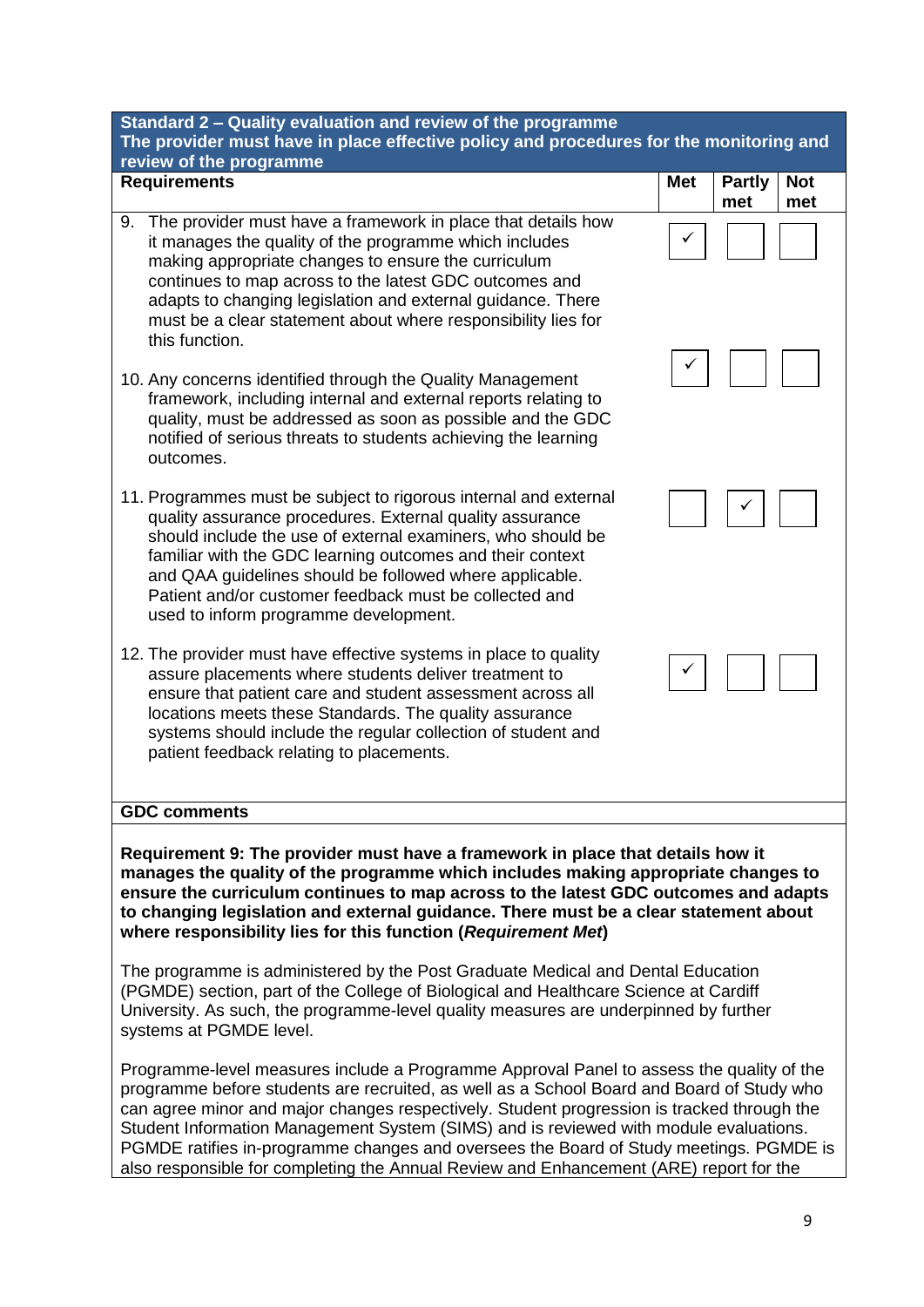University, which must include an overview of all the taught programmes, including the dental nursing programme.

The panel reviewed evidence of reports, feedback and meetings between the programme leads and PGMDE. These demonstrated an effective quality framework was in place. The Programme Director holds immediate responsibility for the programme and is answerable to the Postgraduate Dean (PGMDE), who answers to the University and the Wales Deanery, of which PGMDE is part. This clear delineation of responsibility gave additional assurance that an efficient, effective and well-defined framework is in place. At a programme-level, initiatives such as a calendar of key tasks helps ensure that all aspects of the programme are taken care of and reviewed when appropriate.

**Requirement 10: Any concerns identified through the Quality Management framework, including internal and external reports relating to quality, must be addressed as soon as possible and the GDC notified of serious threats to students achieving the learning outcomes. The provider will have systems in place to quality assure placements (***Requirement Met***)**

The panel were pleased to find that the recommendations of the 2013 GDC inspection report on the one-year dental nursing programme had been well embedded into the current programme. Recommendations from the two external examiners have also been incorporated into the programme. The external examiners reported at the Examination Board meeting that the final year Objective Structured Clinical Examination (OSCE) had been improved to reflect their feedback. Programme leads also reported that the overall assessment strategy for the OSCEs had been updated in-line with the feedback.

The programme has policies in place to deal with concerns locally including a risk register that feeds into that owned by PGMDE. Concerns can be raised by students via module evaluations, study days and practice evaluations. Wider issues may be highlighted within the Annual Programme Review that is submitted to the College with PGMDE asked to respond as to how issues have been, or will be, dealt with.

The panel found no evidence of current threats to students achieving the learning outcomes and were informed that the Programmes Manager at PGMDE would be responsible for notifying the GDC should such an occurrence arise.

**Requirement 11: Programmes must be subject to rigorous internal and external quality assurance procedures. External quality assurance should include the use of external examiners, who should be familiar with the GDC learning outcomes and their context and QAA guidelines should be followed where applicable. Patient and/or customer feedback must be collected and used to inform programme development. (***Requirement Partly Met***)**

The programme is subject to University review processes including the ARE, Periodic Review, and regular reviews of the modules by students. Both the external examiners are involved with dental team training at other institutions and are trained by Cardiff University to fulfil the external examiner role. In addition to the use of external examiners, external quality assurance is also achieved, to some degree, by the University's Academic standards and Quality Committee to which the College provides reports and evaluations along with resulting actions. This Committee sits at a University level and includes members of staff outside of the programme and College, helping to achieve an additional layer of external review. The programme is also benchmarked against guidelines set by the Quality Assurance Agency (QAA).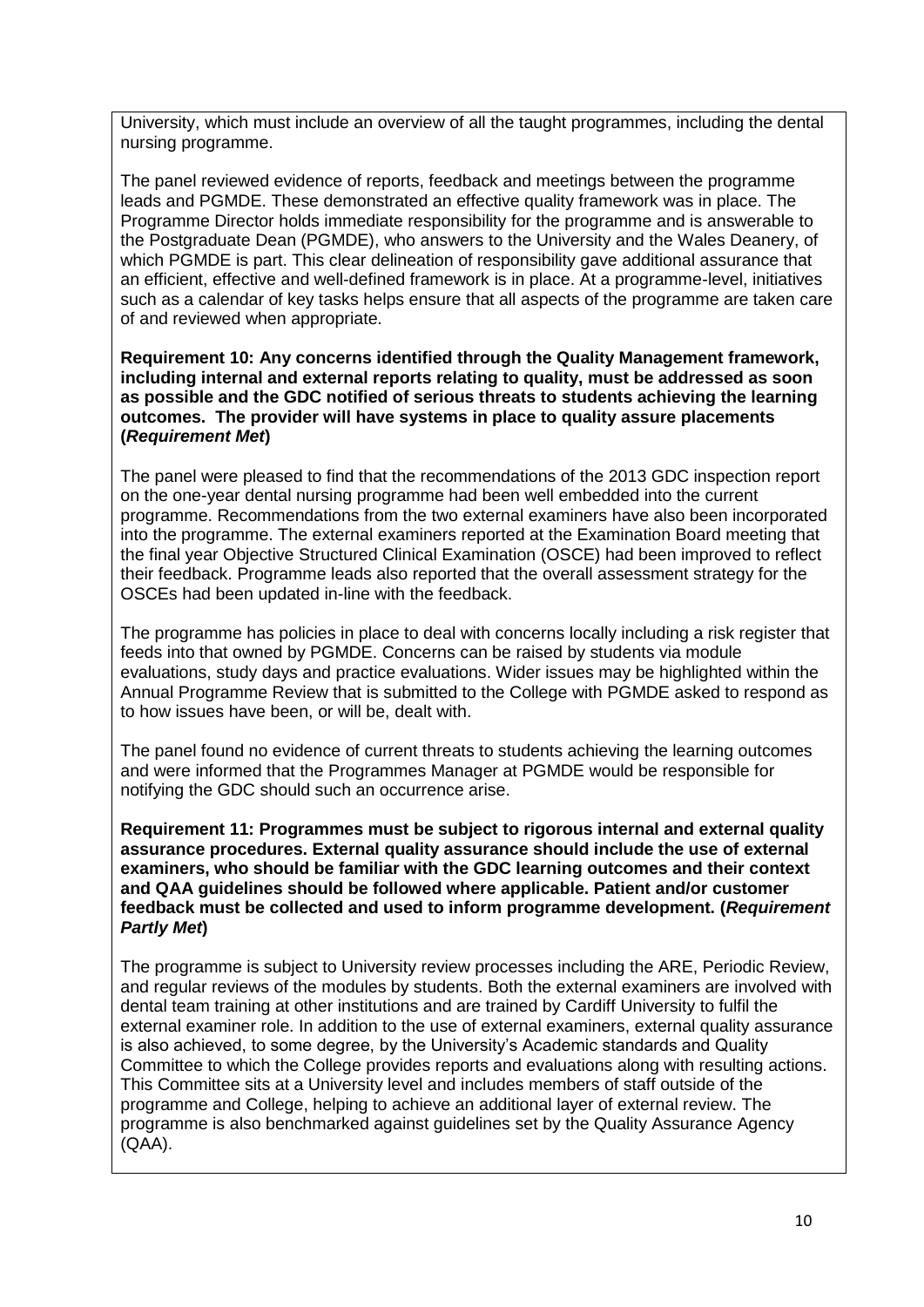The inspectors were satisfied with the evidence seen of internal and external quality assurance. However, patient feedback is sparsely collected and the panel agreed that was largely ineffective for informing programme development. Only a limited amount of patient feedback was collected and it did not provide in-depth commentary on student performance and the standard of clinical.

To meet the requirement, the provider must collect significantly more detailed feedback from a range of patients on a regular basis. The provider must also demonstrate when such feedback will be formally reviewed by the programme leads and how it will be used when reviewing the quality of the programme.

#### **Requirement 12: The provider must have effective systems in place to quality assure placements where students deliver treatment to ensure that patient care and student assessment across all locations meets these Standards. The quality assurance systems should include the regular collection of student and patient feedback relating to placements (***Requirement Met***)**

All practice placements are assessed prior to being accepted by the provider to train students. The PPM establishes and maintains contact with the placements and receives updates on students' clinical progress at the beginning of each term. Student attainment while in practice is also monitored through a review of the Portfolio.

Student feedback on the placements is gathered and recorded centrally for formal review by the programme leads. Feedback from the Clinical Supervisors is also centrally recorded. The regularity with which feedback is gathered and collated from the Portfolios and Clinical Supervisors may be affected by the fact that the programme is run by a small course team. The limited human resources could potentially impact on how often administrative tasks, such as collating data, can be completed. Although the panel noted this as a risk, there was no evidence that the quality assurance systems are unduly effected by the limited resources. The course team enjoy a close relationship with the students; this supports the formal gathering of feedback as the likelihood is high that issues about placements will be disclosed by a student to a member of the course team in a timely manner.

| <b>Actions</b> |                                                                 |            |
|----------------|-----------------------------------------------------------------|------------|
| <b>No</b>      | <b>Actions for the Provider</b>                                 | Due date   |
| 11             | The provider must collect regular and detailed patient feedback | Annual     |
|                | and demonstrate how this will be used when reviewing the        | Monitoring |
|                | quality of the programme.                                       | 2017/18    |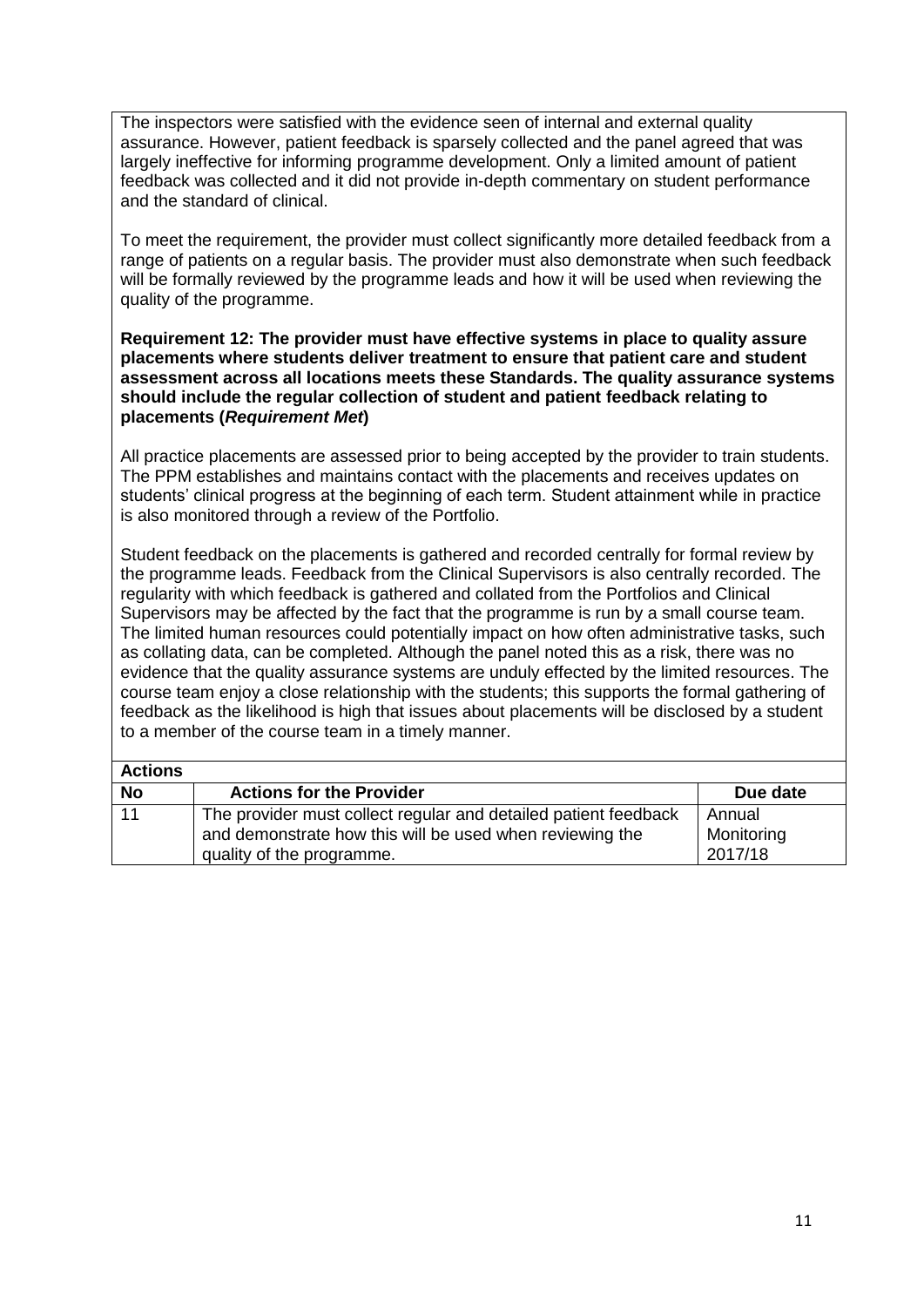**Requirements** 

**Assessment must be reliable and valid. The choice of assessmer** appropriate to demonstrate achievement of the GDC learning ou **must be fit to perform the assessment task**

- 13. To award the qualification, providers must be assured that students have demonstrated attainment across the full range of learning outcomes, and that they are fit to practise at the level of a safe beginner. Evidence must be provided that demonstrates this assurance, which should be supported by a coherent approach to the principles of assessment referred to in these standards.
- 14. The provider must have in place management systems to plan, monitor and centrally record the assessment of students, including the monitoring of clinical and/or technical experience, throughout the programme against each of the learning outcomes
- 15. Students must have exposure to an appropriate breadth of patients and procedures and should undertake each activity relating to patient care on sufficient occasions to enable them to develop the skills and the level of competency to achieve the relevant learning outcomes
- 16. Providers must demonstrate that assessments are fit for purpose and deliver results which are valid and reliable. The methods of assessment used must be appropriate to the learning outcomes, in line with current and best practice and be routinely monitored, quality assured and developed.
- 17. Assessment must utilise feedback collected from a variety of sources, which should include other members of the dental team, peers, patients and/or customers.
- 18. The provider must support students to improve their performance by providing regular feedback and by encouraging students to reflect on their practice.
- 19. Examiners/assessors must have appropriate skills, experience and training to undertake the task of assessment, including appropriate general or specialist registration with a UK regulatory body. Examiners/ assessors should have received training in equality and diversity relevant for their role.
- 20. Providers must ask external examiners to report on the extent to which assessment processes are rigorous, set at the correct standard, ensure equity of treatment for students and have been fairly conducted. The responsibilities of the external examiners must be clearly documented.
- 21. Assessment must be fair and undertaken against clear criteria. The standard expected of students in each area

| не шеш<br>uu must ne<br>tcomes. Assessors |                               |                                                             |                   |  |
|-------------------------------------------|-------------------------------|-------------------------------------------------------------|-------------------|--|
|                                           | <b>Met</b>                    | <b>Partly</b><br>met                                        | <b>Not</b><br>met |  |
|                                           |                               |                                                             |                   |  |
|                                           |                               |                                                             |                   |  |
|                                           |                               |                                                             |                   |  |
|                                           |                               |                                                             |                   |  |
|                                           |                               |                                                             |                   |  |
|                                           | $\overline{\phantom{a}}$<br>ı | $\sqrt{2}$                                                  | ſ                 |  |
|                                           |                               |                                                             |                   |  |
|                                           |                               |                                                             |                   |  |
|                                           | $\checkmark$                  | $\begin{array}{c} \begin{array}{c} \end{array} \end{array}$ |                   |  |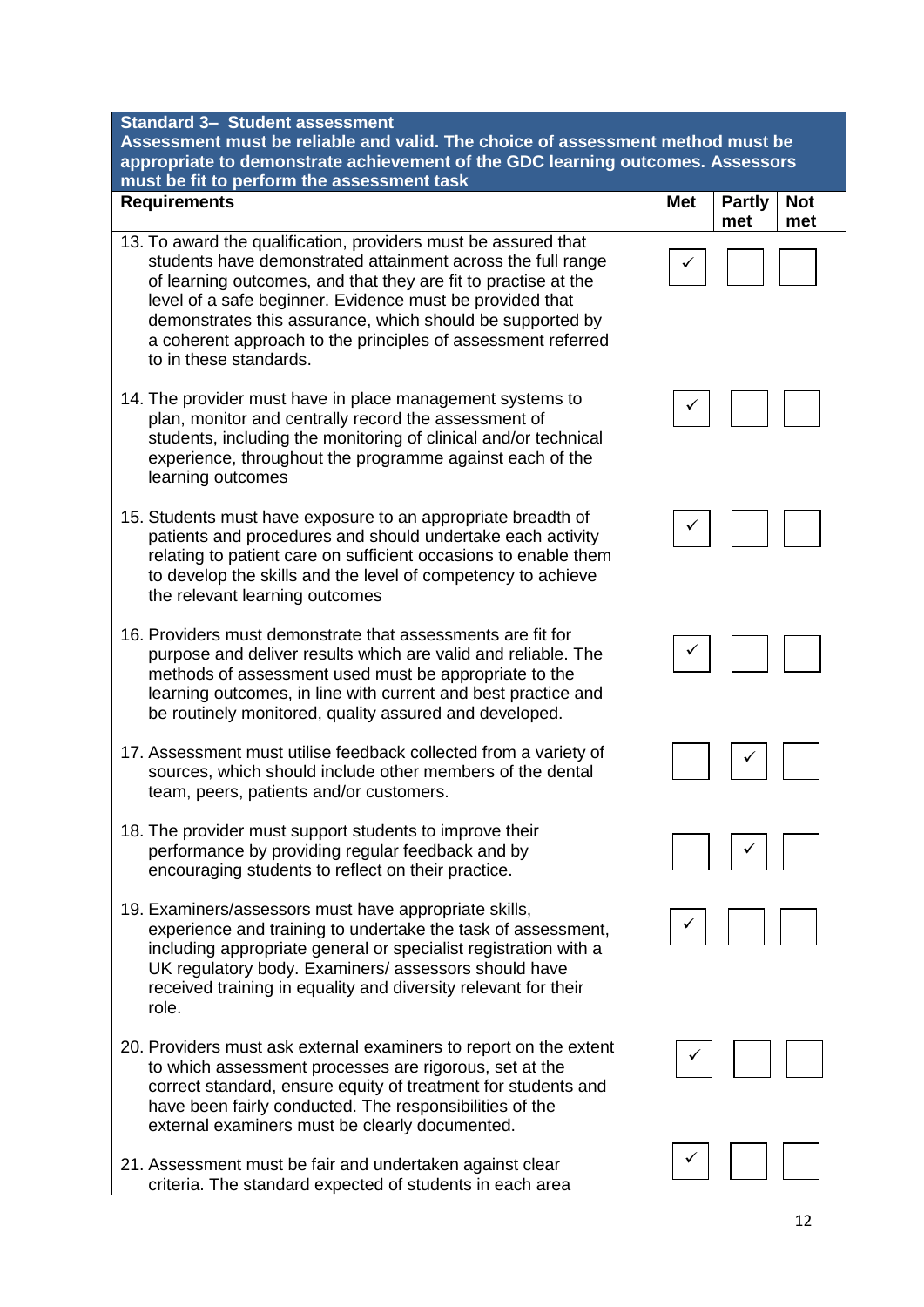to be assessed must be clear and students and staff involved in assessment must be aware of this standard. An appropriate standard setting process must be employed for summative assessments.

#### **GDC comments**

**Requirement 13: To award the qualification, providers must be assured that students have demonstrated attainment across the full range of learning outcomes, and that they are fit to practise at the level of a safe beginner. Evidence must be provided that demonstrates this assurance, which should be supported by a coherent approach to the principles of assessment referred to in these standards.** *(Requirement Met)*

Student performance is routinely monitored. A review is completed after each module, which includes the use of progression forms to create a written record. Assessment of students is completed in line with the Assessment Strategy that was created by a specially selected Academic Board. This strategy adheres to the assessment principles described in the University regulations.

Monitoring of student performance is underpinned by the use of action plans to address any deficiencies in knowledge and/or ability. The panel found that such action plans are not detailed specifically in the Portfolios in a documentary format. The panel recommend a specific action-planning document should be introduced and utilised to provide an opportunity for student reflection and development and to provide an evidential audit. Action plans should be included as part of Portfolio evidence in order to provide a coherent approach to assessment.

Mapping of the programme to the learning outcomes has been completed. However, the panel found that this was not entirely cyclical: the learning outcomes are married with the types of assessment but this is not then combined with the timetable so there is no document that details exactly what will be assessed, how and when. Such mapping should be completed so that all strands of the programme are held in a central document.

Overall, the panel deemed the requirement to be met. However, the panel strongly advises that additional recording in the logbooks and increased mapping of learning outcomes and assessments to the timetable should be introduced assist in strengthening both the assessment process and the assurance of student attainment.

#### **Requirement 14: The provider must have in place management systems to plan, monitor and centrally record the assessment of students, including the monitoring of clinical and/or technical experience, throughout the programme against each of the learning outcomes** *(Requirement Met)*

As part of the University of Cardiff, the programme uses SIMS to centrally record all aspects of the student experience, including academic and clinical assessments and performance. An internal spreadsheet is also maintained by the programme leads and reviewed at regular intervals. Portfolios are reviewed to track clinical experience.

**Requirement 15: Students must have exposure to an appropriate breadth of patients/procedures and should undertake each activity relating to patient care on sufficient occasions to enable them to develop the skills and the level of competency to achieve the relevant GDC learning outcomes** *(Requirement Met)*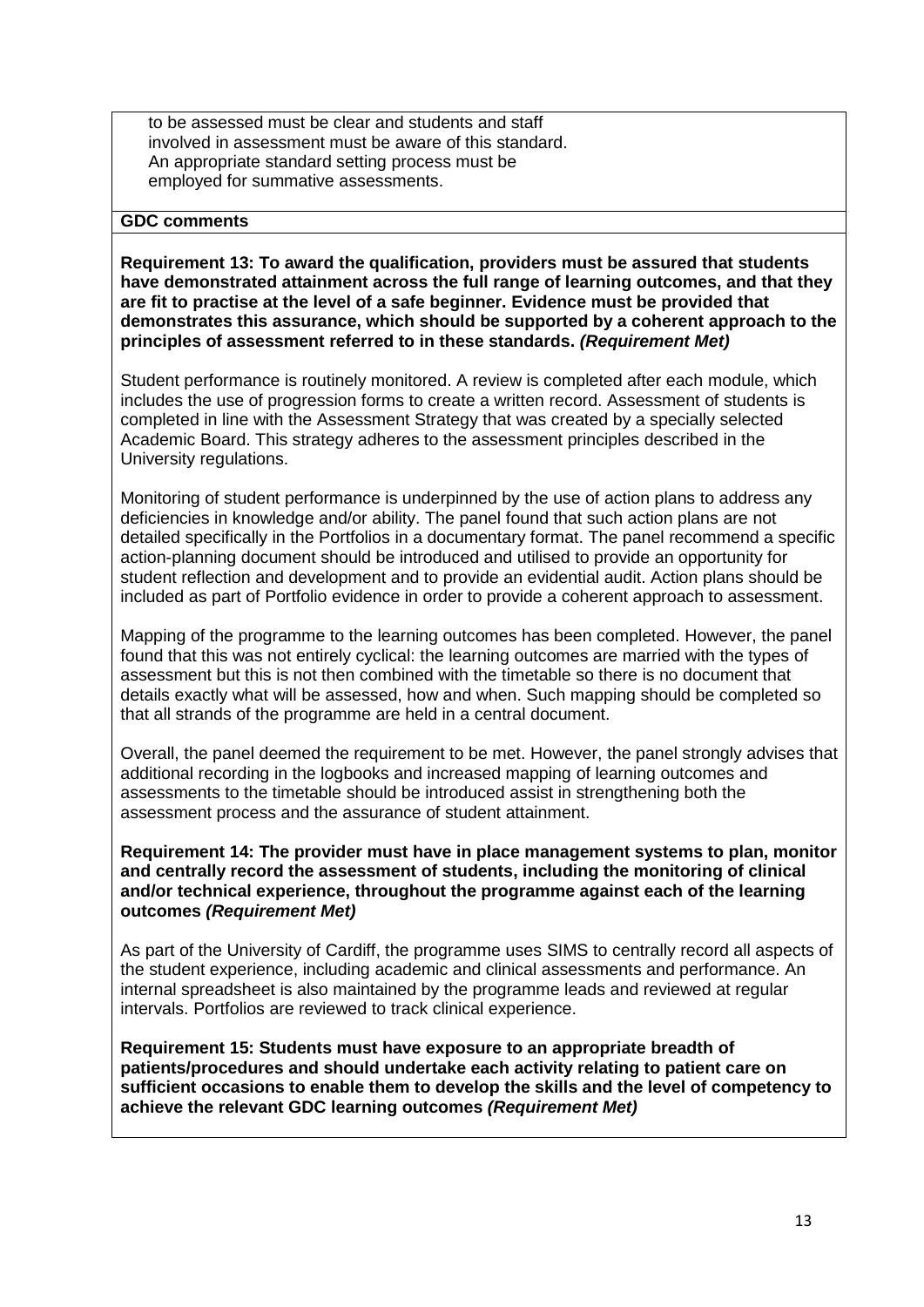*The Portfolio aims to record a range of information including logs of the clinical competencies practised and the outcome of summative clinical assessments. Checklists of procedures are provided to allow the students to track their achievement.*

*Students are allocated to their work placements, which allows the programme leads to be assured that each placement delivers an appropriate variety of experience. Students also undertake placements at hospitals to give them exposure to secondary care and therefore provide a more rounded experience. The panel met with all students from each year of study who reported that the rotation of work placements is valuable experience and helps them to determine which area of dental nursing they may wish to pursue a career in after graduation.* Students provided evidence of their exposure to a wide range of patients and activities. They described in a professional manner their clinical approaches and impressed the panel members with their knowledge and understanding.

**Requirement 16: Providers must demonstrate that assessments are fit for purpose and deliver results which are valid and reliable. The methods of assessment used must be appropriate to the learning outcomes, in line with current and best practice and be routinely monitored, quality assured and developed. (***Requirement Met)*

Assessments are routinely reviewed and developed as part of the University's quality assurance mechanisms. The panel were told of changes to the cardiopulmonary resuscitation examination including the introduction of an external trainer for the subject and use of an increased pass mark of 70%. These changes were made as a result of evaluating the module.

External examiners assist the programme leads in ensuring assessments are fit for purpose by providing formal feedback via their reports. Students also evaluate modules providing a further opportunity to gain insight as to the effectiveness of summative tests. All assessments are mapped to the learning outcomes so a direct comparison between what is taught and how it is assessed can be made.

The panel was pleased to see that the programme leads have utilised a higher pass mark of 60% for clinical assessments compared with the standard 40% pass mark utilised for academic assignments by the University. In all other aspects, the assessment criteria are standardised with the University regulations but in the case of the clinical pass mark, a dispensation was granted.

#### **Requirement 17: Assessment must utilise feedback collected from a variety of sources, which should include other members of the dental team, peers, patients and/or customers.** *(Requirement Partly Met)*

*Students routinely receive feedback following summative assessments and at the work placements. Feedback is logged in the Portfolios but the panel found that the depth of the feedback received from patients was limited. The programme leads advised that patients tend to dislike completing forms and this impacts on the amount of feedback provided. However, students are expected to respond to any patient feedback in writing in their Portfolios, which is difficult to achieve in a meaningful way if only a limited amount of patient comments have been made. The panel therefore found that the method and amount of patient feedback must be improved to become a more formative and meaningful exercise.*

The method for obtaining patient feedback must be reviewed to encourage a more in-depth level of feedback to be obtained. The programme leads should also consider how students can learn from each other and provide informal peer feedback.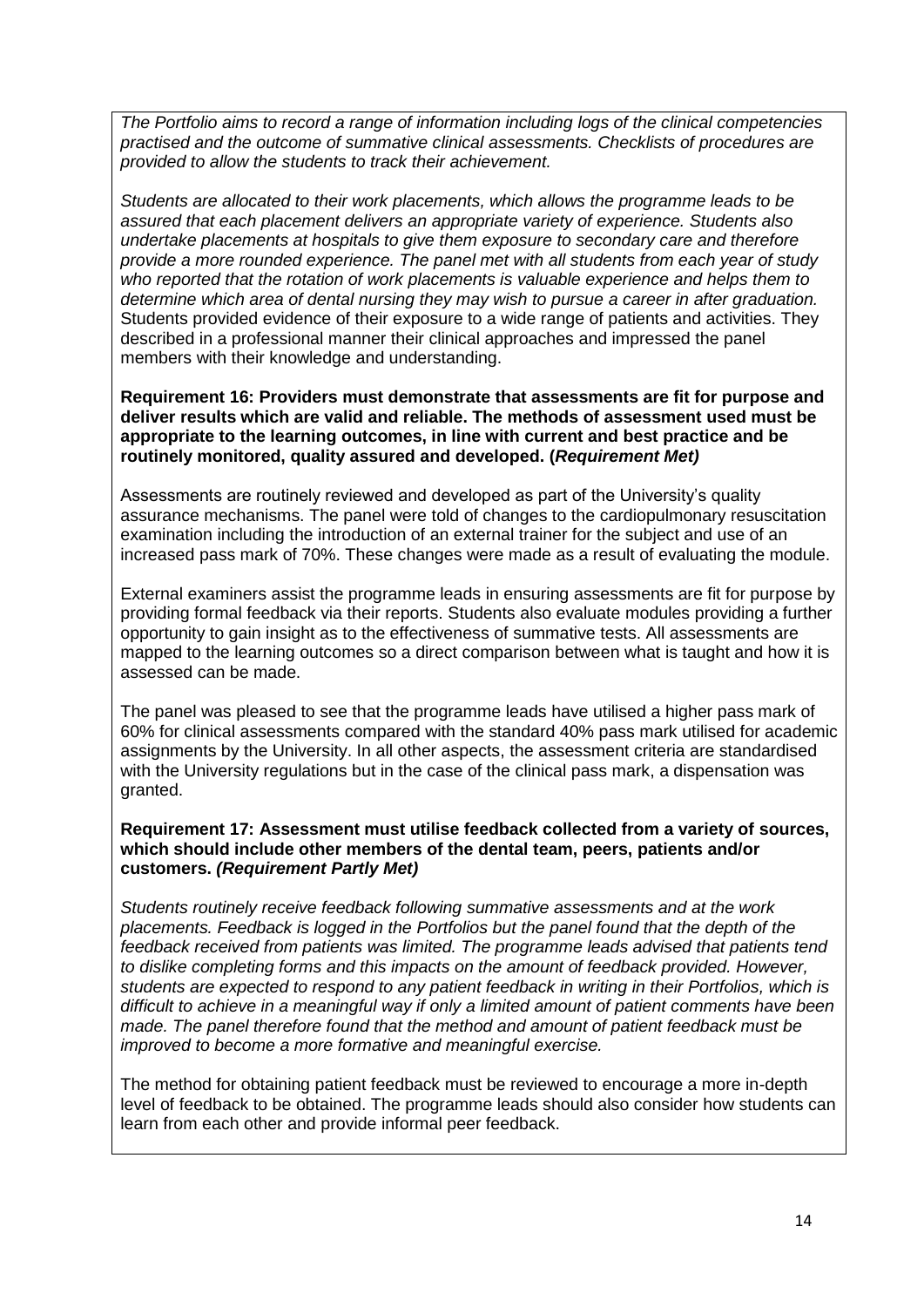#### **Requirement 18: The provider must support students to improve their performance by providing regular feedback and by encouraging students to reflect on their practice.** *(Requirement Partly Met)*

Feedback occurs throughout the programme. Students and tutors evaluate one another each module. Students received formal feedback following each summative assessment. Feedback from students is taken into consideration when evaluating the programme and the panel deemed the amount of depth of such feedback to be satisfactory.

The Portfolio provided examples of regular feedback from tutors and clinical supervisors. However, the panel did not deem the style adopted in the recording of feedback appropriate or conducive to creating a professional reflective process in all circumstances. The comments made were often personal in nature or might consist of a 'smiley' face. More significantly, the feedback was not underpinned by action plans or a developmental plan. There was no evidence of the way in which students were monitored where areas of improvement were identified. Timeframes for development were not in place, nor was a formal review. A formal approach to the setting of action plans and the audit of reflective practice was lacking.

The panel found the requirement to be partly met because feedback given to students was unclear, occasionally unprofessional in choice of wording, and without a formal action plan mechanism to monitor and track improvement. Feedback must be improved to be of a consistently constructive nature and supported by formal action plans that should include timeframes for further review.

**Requirement 19: Examiners/assessors must have appropriate skills, experience and training to undertake the task of assessment, including appropriate general or specialist registration with a UK regulatory body. Examiners/ assessors should have received training in equality and diversity relevant for their role.** *(Requirement Met)*

External examiners are appointed and trained by the University. Both examiners had appropriate registration and are involved with dental education at other institutions.

A briefing was held before the final year OSCEs, which helped achieve some calibration amongst the internal examiners actively marking students and the externals observing. The marking across students and between stations was consistent.

The panel consider this requirement met. However, assessors would benefit from additional training in order to eradicate the type of feedback given in the Portfolio as covered under Requirement 18.

**Requirement 20: Providers must ask external examiners to report on the extent to which assessment processes are rigorous, set at the correct standard, ensure equity of treatment for students and have been fairly conducted. The responsibilities of the external examiners must be clearly documented. (***Requirement Met)*

The role and remit of external examiners is set by the University. Reports are submitted to the University's Registry and responses to these reports from the programme leads are recorded. Reports were seen by the panel who found these reports to adequately provide quality assurance for the programme. Discussion took place with one of the external examiners regarding the recommendations made following the final examination of the previous year. The examiner reported that the programme leads had successfully completed the recommendations made.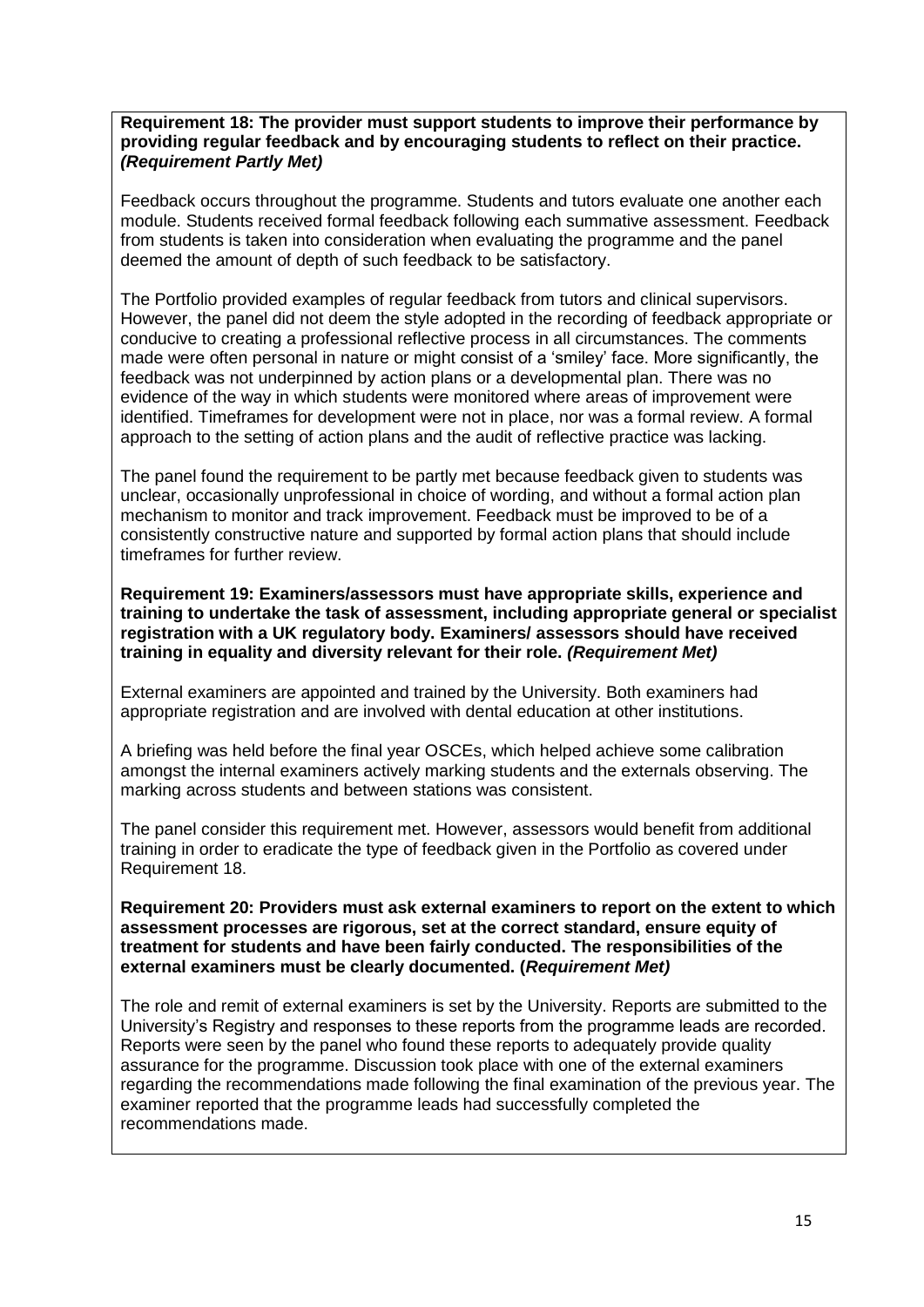The external examiners are asked to comment at the Board of Examiners meeting and no issues were disclosed with the running of the final exams or with the results of the graduating cohort.

**Requirement 21: Assessment must be fair and undertaken against clear criteria. The standard expected of students in each area to be assessed must be clear and students and staff involved in assessment must be aware of this standard. An appropriate standard setting process must be employed for summative assessments. (***Requirement Met)*

Standard setting is a relatively new procedure for the programme leads. It was felt by the leads that it is difficult to achieve for such a small cohort and no psychometrics are utilised. The Angoff method is employed to determine answers for the minimally competent student and therefore what the benchmark for passing a student would be. The panel would urge the programme leads to explore whether any assessments used and standard set by other programmes, particularly within the dental school, may be utilised on the programme. Assessments utilised on other programmes may have a larger student group upon which they can be effectively standard set, helping to improve the extent to which the dental nursing programme has been standard set and made fair overall.

Assessments were found to be fair by the panel. Students have a handbook, which explains the assessment strategy. The final year OSCEs were exceptionally well run with students being ushered efficiently between stations. Students understood what was expected of them at each station and ample staff were on-hand to assist with the running of the exam.

While the panel were satisfied that the requirement is met, they would recommend that the programme leads introduce a standardised student briefing to ensure that students understand the OSCE process. The briefing seen by the panel appeared to be designed to alleviate student nerves only, which is valuable but should also incorporate practical information on what the students should expect. The panel noted during the briefing that students were told they could verbalise their actions during their OSCE station performance if they wished but were given no indication as to how this might affect their marks for the exam. The panel recommend a defined and standardised approach is taken that would remove any anomaly or rate of error which could arise in marking should some students verbalise their actions and others not. A written briefing provided to students in advance of the OSCEs, clearly setting down how they will be marked, may be beneficial.

| <b>Actions</b> |                                                                                                                                                                                                                                                             |                                 |
|----------------|-------------------------------------------------------------------------------------------------------------------------------------------------------------------------------------------------------------------------------------------------------------|---------------------------------|
| <b>No</b>      | <b>Actions for the Provider</b>                                                                                                                                                                                                                             | Due date                        |
| 13             | The provider should enhance the level of mapping of the<br>programme by marrying learning outcomes, types of<br>assessment and the timetable. Student action plans should be<br>recorded in the portfolios.                                                 | N/A                             |
| 17             | The provider must collect more in-depth patient feedback. Peer<br>review between students should be encouraged.                                                                                                                                             | Annual<br>Monitoring<br>2017/18 |
| 18             | Feedback to students must be constructive and professional. A<br>mechanism for monitoring students' development in regards to<br>feedback must be implemented with documented action plans<br>and defined timeframes.                                       | Annual<br>Monitoring<br>2017/18 |
| 21             | The provider should consider introducing a standardised briefing<br>with specific information to prepare students for the final year<br>OSCE. The provider should also consider utilising appropriate<br>standard set assessments used by other programmes. | N/A                             |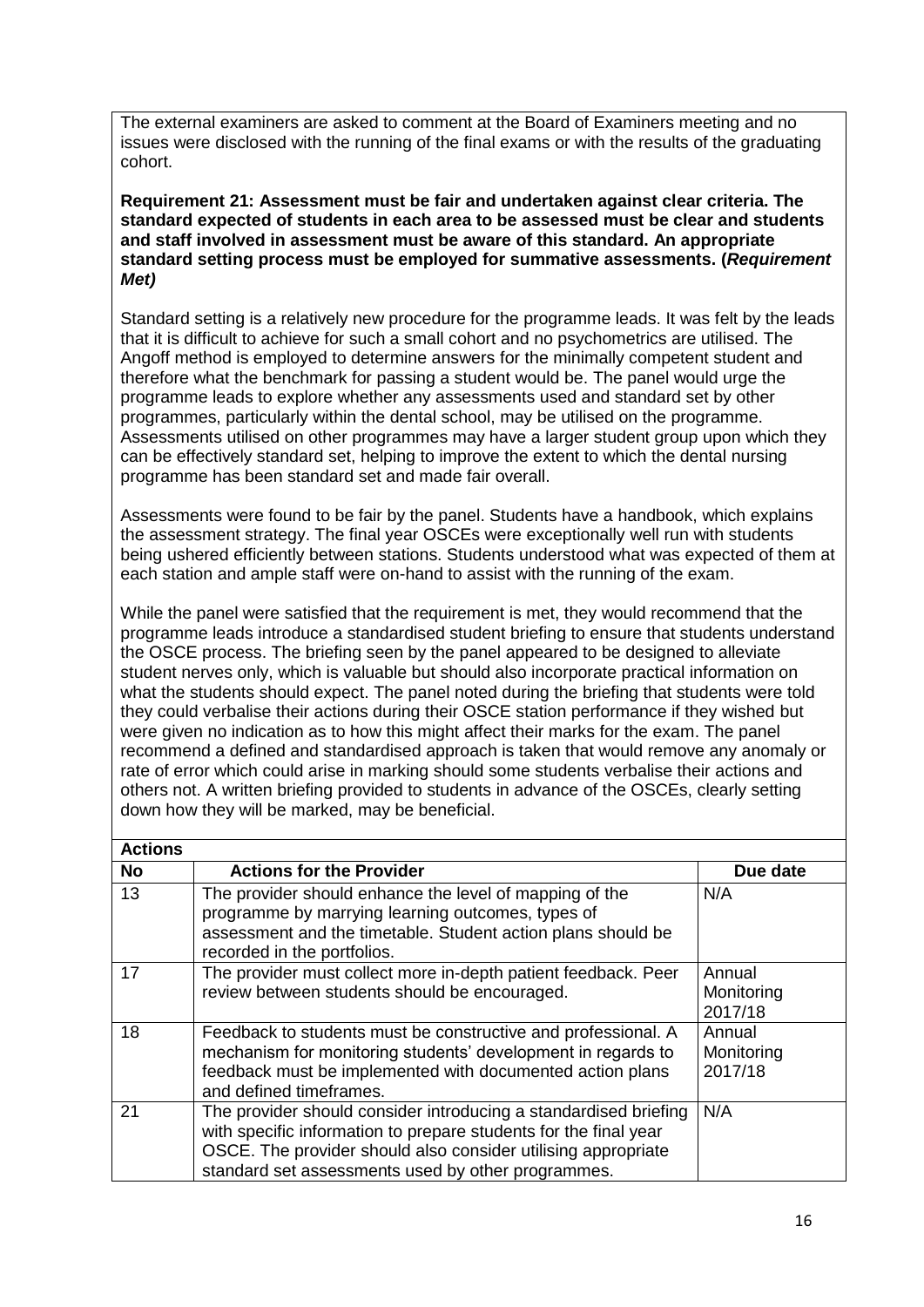## **Summary of Actions**

| Req.<br>number | <b>Action</b>                                                                                                                                                                                                      | <b>Observations</b><br><b>Response from Provider</b>                                                                                                                                                                                                                                                                                                                                                                                                                                                                                                                                                                                                                                                                                                                                                                                                                                                                                                                                                                                                                      | Due date                            |
|----------------|--------------------------------------------------------------------------------------------------------------------------------------------------------------------------------------------------------------------|---------------------------------------------------------------------------------------------------------------------------------------------------------------------------------------------------------------------------------------------------------------------------------------------------------------------------------------------------------------------------------------------------------------------------------------------------------------------------------------------------------------------------------------------------------------------------------------------------------------------------------------------------------------------------------------------------------------------------------------------------------------------------------------------------------------------------------------------------------------------------------------------------------------------------------------------------------------------------------------------------------------------------------------------------------------------------|-------------------------------------|
| 8              | The provider should improve teaching of student<br>fitness to practice with particular reference to the GDC<br>guidance. Policies should more clearly differentiate<br>between misconduct and fitness to practice. | All applicants to the programme must complete<br>Cardiff University's on line Fitness to Practise<br>declaration. At this point a link to the GDC<br>guidance is available and applicants are asked to<br>familiarise themselves with this information before<br>completing the declaration.<br>As part of the student Preparing for Practice<br>induction, all students are given the GDC<br>guidance and asked to sign to confirm that they<br>have received this information. FTP is threaded<br>through the programme and more detail is<br>provided in the Law, Ethics and Professionalism<br>module. Clinical Supervisors are also provided<br>with this guidance when undergoing training for<br>their role.<br>The CertHE in Dental Nursing uses the FTP policy<br>developed by the College of Biomedical and Life<br>Sciences, Cardiff University for use in all its<br>Healthcare Schools. The programme team have<br>identified the issues around differentiating<br>between misconduct and FTP and have<br>requested that this be discussed at College level. | N/A                                 |
| 11             | The provider must collect regular and detailed patient<br>feedback and demonstrate how this will be used when<br>reviewing the quality of the programme.                                                           | The collect of patient feedback has been reviewed<br>and a patient questionnaire has been integrated<br>into the Work based Portfolio of Evidence. This<br>patient feedback will be discussed by the team and<br>used to inform further changes to student changes.                                                                                                                                                                                                                                                                                                                                                                                                                                                                                                                                                                                                                                                                                                                                                                                                       | <b>Annual Monitoring</b><br>2017/18 |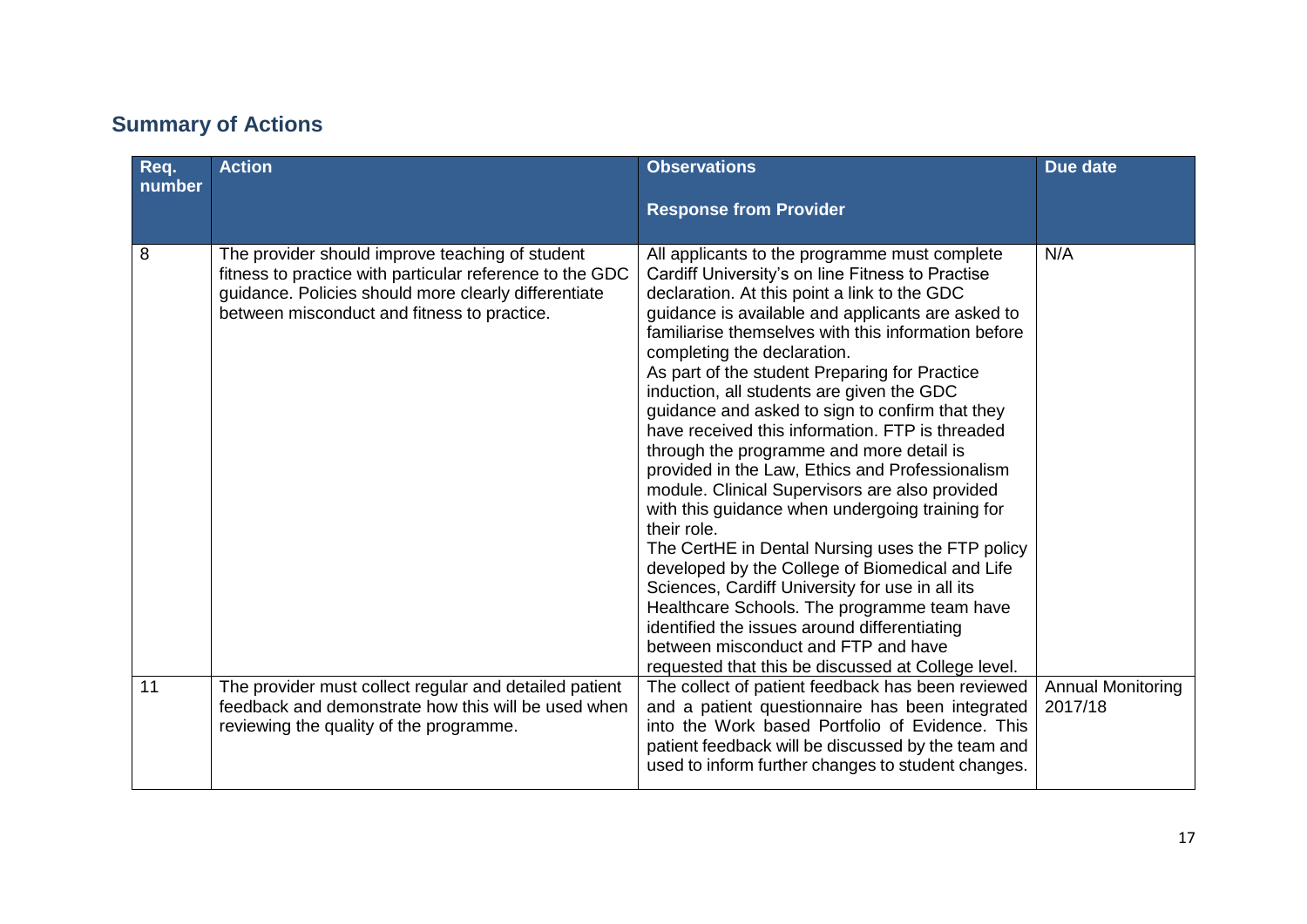| 13 | The provider should enhance the level of mapping of<br>the programme by marrying learning outcomes, types<br>of assessment and the timetable. Student action plans<br>should be recorded in the portfolios.                                                       | The team feel that this mapping is already<br>available but this will be reviewed.<br>Student action plans are present in the Work<br>based Portfolio but this will be reviewed and a<br>more formal process put in place.                                                                                                                                                                                                                                                                                                                                     | N/A                                 |
|----|-------------------------------------------------------------------------------------------------------------------------------------------------------------------------------------------------------------------------------------------------------------------|----------------------------------------------------------------------------------------------------------------------------------------------------------------------------------------------------------------------------------------------------------------------------------------------------------------------------------------------------------------------------------------------------------------------------------------------------------------------------------------------------------------------------------------------------------------|-------------------------------------|
| 17 | The provider must collect more in-depth patient<br>feedback. Peer review between students should be<br>encouraged.                                                                                                                                                | For patient feedback see requirement 11.<br>Peer review between students will be introduced.                                                                                                                                                                                                                                                                                                                                                                                                                                                                   | <b>Annual Monitoring</b><br>2017/18 |
| 18 | Feedback to students must be constructive and<br>professional. A mechanism for monitoring students'<br>development in regards to feedback must be<br>implemented with documented action plans and<br>defined timeframes.                                          | This has been discussed in depth, by the team and<br>will be actioned during the current academic year.                                                                                                                                                                                                                                                                                                                                                                                                                                                        | <b>Annual Monitoring</b><br>2017/18 |
| 21 | The provider should consider introducing a<br>standardised briefing with specific information to<br>prepare students for the final year OSCE. The<br>provider should also consider utilising appropriate<br>standard set assessments used by other<br>programmes. | The standardised briefing is already in place.<br>OSCE information is given to students at least 2<br>weeks prior to the examinations<br>and a<br>standardised briefing is given on the day.<br>The College of Biological and Life Sciences have<br>undertaken a project to standardise all OSCE<br>processes across all Healthcare Schools in Cardiff<br>University. The Cert HE in Dental Nursing is part of<br>that project and will have access to information<br>from other Schools. We are also working closely<br>with the School of Dentistry on this. | N/A                                 |

## **Observations from the provider on content of report**

*The programme team has discussed the content of this report and they feel that the inspection process was a positive experience, overall and that the content of the report is a fair account of the programme.*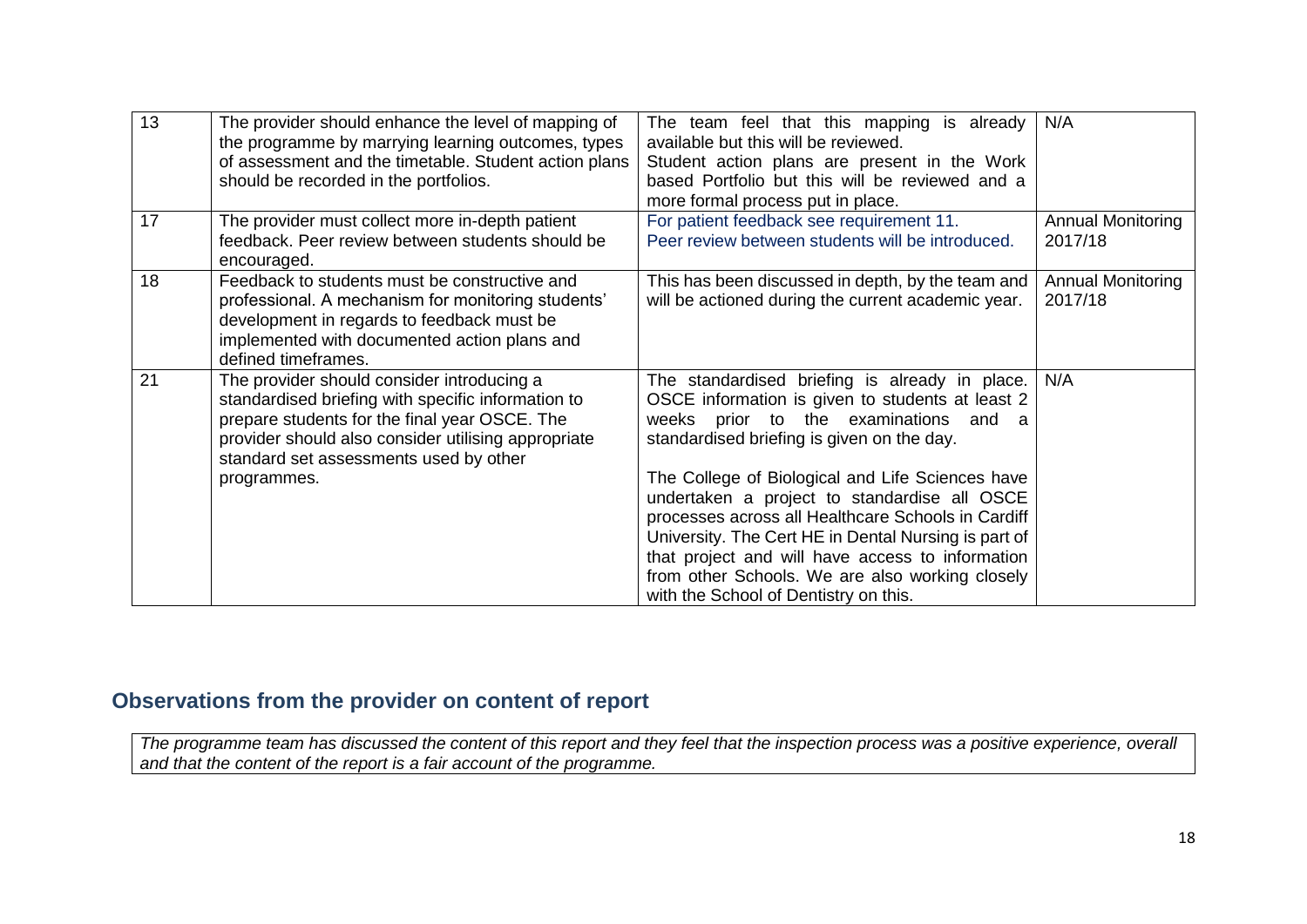*The team feels that her only comment that needs a more in depth response is from requirement 21. All information about the OSCEs is given to the students at least two weeks before the examination. Currently, the students do not have to confirm that they have received this information but steps will be taken to remedy this.*

*The inspection panel arrived after the start of the pre OSCE student briefing and therefore did not observe the delivery of all of the information to the students.*

*The team would like to thank the inspection team for the valuable discussions that took place during the inspection and feel that these discussions will be of benefit to the further development of the programme.*

### **Recommendations to the GDC**

The inspectors recommend that this qualification be approved for holders to apply for registration as a dental nurse with the General Dental Council.

The School must provide detailed information regarding how they have met, or are endeavouring to meet, the required actions set down in this report in the Annual Monitoring exercise to take place in 2017/18.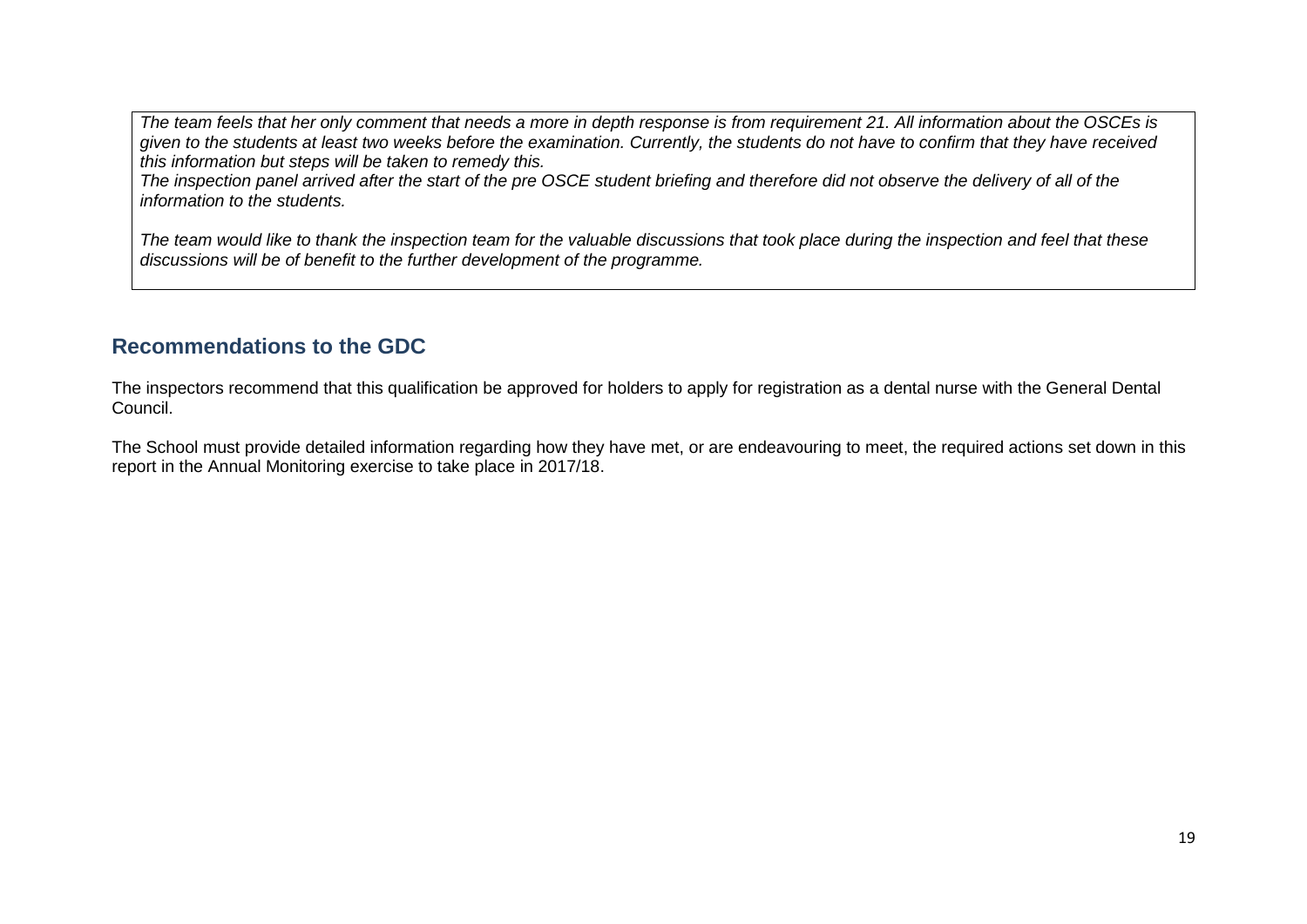#### **ANNEX ONE**

#### **Inspection purpose and process**

- 1. As part of its duty to protect patients and promote high standards within the professions it regulates, the General Dental Council (GDC) quality assures the education and training of student dentists and dental care professionals (DCPs) at institutions whose qualifications enable the holder to apply for registration with the GDC. It also quality assures new qualifications where it is intended that the qualification will lead to registration. The aim of this quality assurance activity is to ensure that institutions produce a new registrant who has demonstrated, on graduation, that they have met the learning outcomes required for registration with the GDC. This ensures that students who obtain a qualification leading to registration are fit to practise at the level of a safe beginner.
- 2. Inspections are a key element of the GDC's quality assurance activity. They enable a recommendation to be made to the Council of the GDC regarding the 'sufficiency' of the programme for registration as a dentist and 'approval' of the programme for registration as a dental care professional. The GDC's powers are derived under Part II, Section 9 of the Dentists Act 1984 (as amended).
- 3. The GDC document 'Standards for Education' 2<sup>nd</sup> edition<sup>1</sup> is the framework used to evaluate qualifications. There are 21 Requirements in three distinct Standards, against which each qualification is assessed.
- 4. The education provider is requested to undertake a self-evaluation of the programme against the individual Requirements under the *Standards for Education*. This involves stating whether each Requirement is 'met', 'partly met' or 'not met' and to provide evidence in support of their evaluation. The inspection panel examines this evidence, may request further documentary evidence and gathers further evidence from discussions with staff and students. The panel will reach a decision on each Requirement, using the following descriptors:
- A Requirement is **met** if:

"There is sufficient appropriate evidence derived from the inspection process. This evidence provides the inspectors with broad confidence that the provider demonstrates the Requirement. Information gathered through meetings with staff and students is supportive of documentary evidence and the evidence is robust, consistent and not contradictory. There may be minor deficiencies in the evidence supplied but these are likely to be inconsequential."

A Requirement is **partly met** if:

**.** 

"Evidence derived from the inspection process is either incomplete or lacks detail and, as such, fails to convince the inspection panel that the provider fully demonstrates the Requirement. Information gathered through meetings with staff and students may not fully support the evidence submitted or there may be contradictory information in the evidence provided. There is, however, some evidence of compliance and it is likely that either (a) the appropriate evidence can be supplied in a short time frame, or, (b) any deficiencies identified can be addressed and evidenced in the annual monitoring process."

<sup>1</sup> http://www.gdc-uk.org/Aboutus/education/Documents/Standards%20for%20Education.pdf